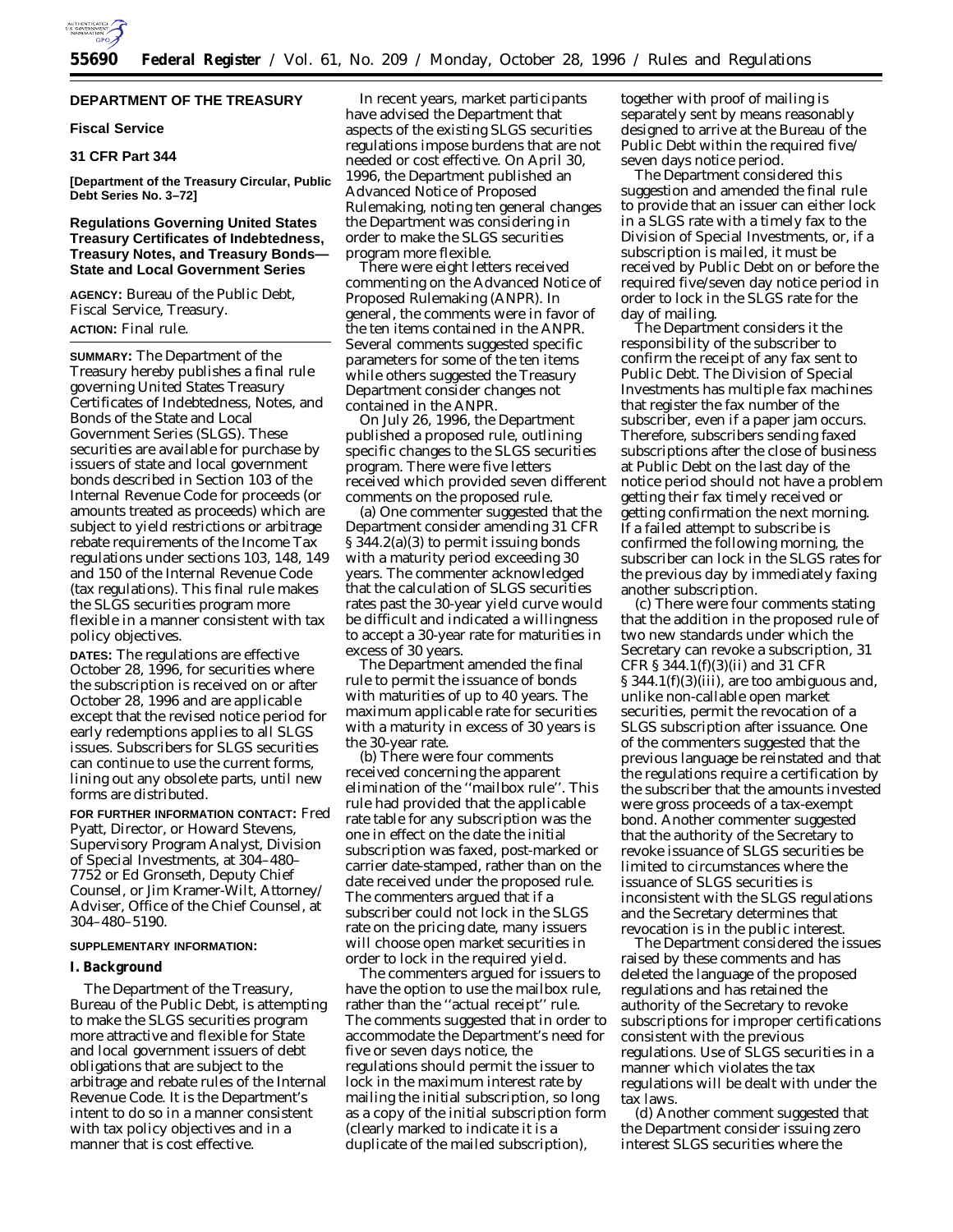subscriptions for such securities are received more than 60 days before the issue date (the current requirement). The suggestion was that the Department extend this period to one year.

The Department decided that maintaining subscription requests for longer than 60 days is an administrative burden and is not including this suggestion in the final rule.

(e) One comment suggested that Public Debt put the daily SLGS interest rate table on the World Wide Web.

Public Debt is currently posting these rates on the Internet at ftp:// ftp.publicdebt.treas.gov/secrate.txt

(f) Another comment advised that the terms used in the summary of the proposed regulations and the text of the proposed regulations to describe amounts which can be invested in SLGS securities are inconsistent and create ambiguity.

The Department considered the suggestion and amended section 344.0(a) to specify that SLGS can be purchased with any amounts that constitute gross proceeds of an issue or any other amounts which assist an issuer of tax-exempt bonds in complying with any applicable provisions of the Internal Revenue Code relating to such tax exemption.

(g) The final comment expressed the concern that the requirement for a subscriber to provide the employer identification number only for the issuer would unfairly penalize issuers in cases where the six-month penalty for failure to settle a SLGS securities subscription is due to the actions of a conduit borrower.

The concern of the commenter was that most states and cities have loan programs for various purposes such as housing, health care and education which service multiple conduit obligors. However, if any one conduit obligor's failure to comply could subject all conduit obligors under such a program to a six-month freeze-out, then no conduit obligor could structure its plan of investment based on the assumption that SLGS securities would be available to it as needed.

The Department decided to amend the language of section 344.1(h) to provide that the six-month penalty applies to the government body unless the government body provides the Tax Identification Number of the conduit borrower to the Department when non-settlement occurs.

The Department made three additional changes that clarify or improve the SLGS securities program.

 $(i)$  In section 344.5(a)(3)(ii), it is now clear that either a premium or discount can occur when calculating early

redemption value, depending on whether the Treasury borrowing rate is lower or higher than the stated interest rate of the early-redeemed SLGS security.

The Department added language to this section and to Appendix B to make this clarification.

(ii) The maximum amount by which a subscription can be amended is given greater flexibility by making the standard of section 344.3(b)(3)(ii) ''the greater of \$10 million or ten percent of the initial subscription amount.''

(iii) Section  $344.5(a)(3)(ii)$  is revised to read that the term ''current Treasury borrowing rate'' means the applicable rate shown in the table of maximum interest rates payable on United States securities—State and Local government Series, for the day the request for early redemption is received by Public Debt, plus *5 basis points*. Sections 344.5(a)(4)(ii) and 344.5(a)(5)(iii) are revised to refer to the definition of the term ''current Treasury borrowing rate'' as set forth in section  $344.5(a)(3)(ii)$ .

**II. Section By Section Summary**

*Subpart A—General Information*

Provisions included in the general information section apply to time deposit and demand deposit State and Local Government Series securities. Changes from the 1995 regulations are as follows:

#### Subpart A—General Information

(1) Section 344.0(a)—This section is amended to read that SLGS can be purchased with any amounts that constitute gross proceeds of an issue or any other amounts which assist an issuer of tax-exempt bonds in complying with applicable provisions of the Internal Revenue Code relating to such tax exemption.

(2) Section 344.0(b)—This section is changed to redefine the term ''government body'' to make it clear SLGS securities are issued only to state and local governments and not to conduit borrowers.

 $(3)$  Section 344.0 $(c)$ —A new section is added to indicate that time deposit SLGS securities are issued in a minimum amount of \$1,000, or in any increments of not less than \$1.00. Demand Deposit securities are still issued in any increment over the \$1,000 minimum. The minimum maturity period for zero percent certificates of indebtedness is reduced from thirty days to fifteen days.

(4) Section 344.1(a)—This section is changed to note that copies of the circular can be obtained from the Division of Special Investments.

 $(5)$  Section 344.1(h)—A new section is added on noncompliance which applies to all subparts and the previous noncompliance section in each subpart is deleted. This section also clarifies that late payment fees and administrative fees are due on demand. This section further clarifies that the term ''government body'' is defined as the state or local government entity rather than the conduit borrower for the placement of the penalty for noncompliance, unless the state or local government entity provides the Tax Identification Number of the conduit borrower that caused the non-settlement to occur.

(6) Section 344.1(i)—Another general section is added, titled General Redemption Provisions, stating a security will not be called for redemption by the Secretary of the Treasury prior to maturity. If a security matures on a non-business day, it will be redeemed on the next business day. This section applies to all subparts and duplications of this section that exist in the previous regulations are deleted.

(7) Section 344.1(j)—A new section is added to clarify that any reference to days refers to calendar days, unless otherwise noted.

#### Subpart B—Time Deposit Securities

(1) Section 344.2(a)(1)—The reference to the \$1,000 minimum is deleted.

 $(2)$  Section 344.2(a)(2)—In light of Section 344.0(c), the reference to the \$1,000 minimum amount and the \$100 increment above this amount is deleted.

(3) Section 344.2(a)(3)—In light of Section 344.0(c), the reference to the \$1,000 minimum amount and the increment above this amount is deleted. This section is also amended to provide for the issuance of bonds with maturities up to 40 years. The maximum applicable rate for securities with maturities in excess of 30 years is the 30-year rate.

 $(4)$  Section 344.2(b)—The last sentence of this section states the rates specified in the tables are five basis points below the then current estimated Treasury borrowing rate for a security of comparable maturity.

 $(5)$  Section 344.2(c)(2)—This section is amended to provide for alternative methods of payment of redemptions prior to maturity, such as by Fedwire.

 $(6)$  Section 344.3 $(b)(1)$ —This section is amended to indicate that subscriptions must be received by Public Debt at least five days prior to issue date for subscriptions of \$10 million or less and seven days for subscriptions of more than \$10 million. Subscriptions of \$10 million or less can be canceled without penalty up to five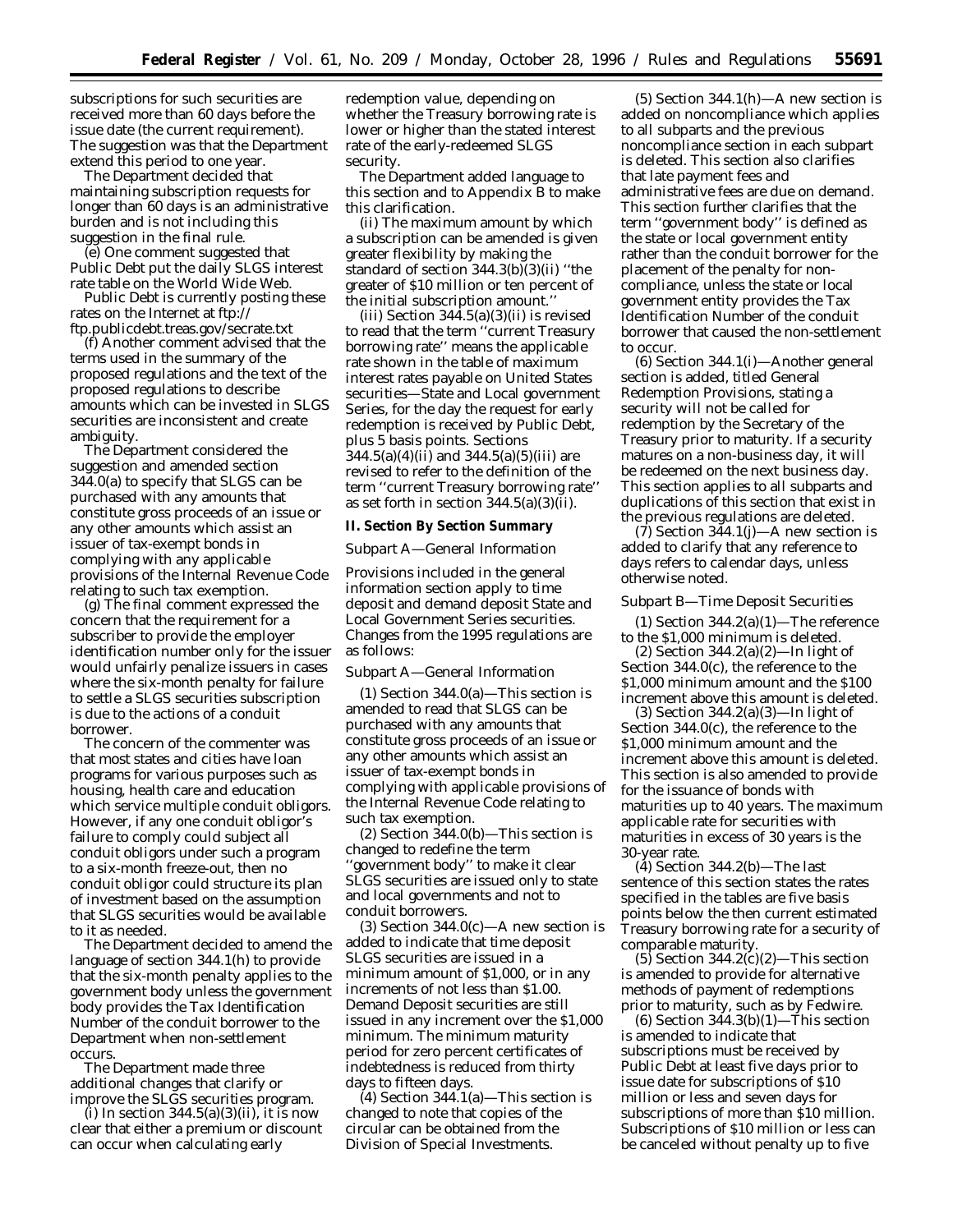days before the date of issuance. Subscriptions of more than \$10 million can be canceled without penalty up to seven days before the date of issuance.

This section also notes that a subscription sent in letter form will not be accepted unless it provides the Tax Identification Number of the government body.

In the example of an initial subscription in letter form, the words ''or other entity'' have been deleted to emphasize that the proper Tax Identification Number to insert is that of the state or local government owner, not that of a trustee bank or a conduit borrower.

This section further provides that a subscriber can lock in the SLGS rates for the day it either sends a fax to Public Debt on or before the five/seven day notice period or by mailing a subscription, provided the mailed subscription is received by Public Debt on or before the five/seven day notice period. It is the responsibility of the sender of the fax to confirm its receipt.

(7) Section 344.3(b)(4)—This section is revised to read that no initial subscription is required when a final subscription is received at least five days before the issue date for subscriptions of \$10 million or less or at least seven days before the issue date for subscriptions of over \$10 million.

(8) Section 344.3(c)—This section is amended to eliminate all certifications other than the former section 344.3(c)(3), which has been revised. The ''all or nothing'' rule of the certification in the former section  $344.3(c)(1)$  is eliminated to facilitate the use of the time deposit securities for investment of proceeds that are subject to arbitrage rebate. This change alleviates some of the need to calculate rebate if funds can be invested at the bond yield for a longer term. In general, to the extent that the certifications were a result of concerns about abuse of the tax regulations and the SLGS program, the Department determined that the yield restriction and rebate rules are more appropriately enforced under the tax regulations. The certification formerly in section 344.3(c)(3) is revised to apply only to SLGS securities subscribed for prior to December 27, 1976. The certification formerly in section 344.3(c)(4) is eliminated because of certain prior changes to the SLGS securities regulations (such as the change to daily SLGS securities rates), and because of changes to the early redemption penalties under section 344.5, contained in these final regulations. Additionally, the word ''beneficial owner'' is changed to ''government body'' to make it clear that

the proper Tax Identification Number is that of the government entity.

(9) Section 344.3(b)(3)(ii)—This section is amended to read that the aggregate subscription amount can not be changed by more than the greater of \$10 million or ten percent of the initial subscription amount.

 $(10)$  Section 344.4(b)—This section is eliminated.

(11) Section 344.3(b)(4)(c)—This section is amended to read that the final subscription must be for a total principal amount that is no more than the greater of either \$10 million or ten percent above or below the aggregate principal amount specified in the initial subscription.

 $(12)$  Section 344.5(a)—This section is eliminated.

(13) Section 344.5(b)(1)—This section is renumbered 344.5(a)(1) and is amended to provide that zero interest certificates can be redeemed before maturity at the owner's option no earlier than fifteen days before maturity for certificates of fifteen to twenty-nine days duration and no earlier than thirty days after the issue date in the case of all other certificates, notes or bonds.

 $(14)$  Section 344.5(a) $(2)$ —This section is a new section number and the body of the section consists of the former section 344.5(b)(2). It is amended to change the word ''subscriber'' to ''government body'' in the 3rd sentence of this section. This section is further amended to read that notice of redemption must be received by Public Debt no less than ten days before the requested redemption date, rather than the current fifteen-day requirement.

(15) Section 344.5(a)(3)—This is a new section which provides for the calculation of redemption proceeds for SLGS securities subscribed for on or after the effective date of this final rule. This section changes the formula for determining the early redemption value of SLGS securities to one where the remaining interest and principal payments are discounted by the current Treasury borrowing rate for the remaining term to maturity of the security redeemed.

This results in a premium or a discount in cases where the Treasury borrowing rate is lower or higher than the stated interest rate of the SLGS securities. This section further refers to Appendix B at the end of Part 344 for the calculation of the formula.

This section provides no market charge for zero interest time deposit securities. The redemption proceeds for a zero interest security are a return of the principal invested.

 $(16)$  Sections 344.5(a)(3)(ii), 344.5(a)(4)(ii) and 344.5(a)(5)(iii) are amended to redefine the term ''current Treasury borrowing rate''. The term is defined in section 344.5(a)(3)(ii) and the other two sections refer to the definition in this section.

(17) Sections 344.5(b)(3), (b)(4) and (b)(5)—These sections are renumbered  $344.5(a)(4)$ ,  $(a)(5)$  and  $(a)(6)$  respectively and remain unchanged.

## Subpart C—Demand Deposit Securities

(1) Section 344.6(a)—This section is revised to delete the reference to a \$1,000 minimum investment. This is now incorporated into the new general section, 344.0(c).

(2) Section 344.6(b)(3)— Simultaneously with the publication of these final regulations, the Department is publishing a **Federal Register** notice which provides the marginal tax rate and the Treasury Administrative Cost (TAC) used in the demand deposit program.

(3) Section 344.7(a)—This section is amended by stating that subscriptions for \$10 million or less must be received by Public Debt at least five days prior to the date of issue and requires that subscriptions of over \$10 million be received by Public Debt at least seven days prior to the date of issue.

(4) Section 344.7 (c) $(1)$ —This section is removed since under the final rule, the \$35 million cap on issues of demand deposit securities is eliminated.

 $(5)$  Section 344.7(c)(2) through (c)(6)— These sections are eliminated because the certifications can be administered more effectively under the tax regulations of Section 148 of the Internal Revenue Code. The tax regulations will be amended to reflect the transfer of these certifications (to the extent not already covered by the tax regulations).

(6) Section 344.8(b)—This section is eliminated.

(7) Section 344.9(a)—This section is amended to state that notice of redemptions for subscriptions of more than \$10 million must be received at least three business days prior to the scheduled date of redemption. Redemption notice for subscriptions of \$10 million or less remains unchanged at one business day. This section also provides for payments by Fedwire.

(8) Section 344.9(c)—This section is eliminated because the rules regarding expenditure of proceeds are covered by the tax regulations.

## Subpart D—Special Zero Interest Securities

(1) Section 344.10—This section is amended to state that the Department has discontinued the issuance of this type of security as of October 28, 1996.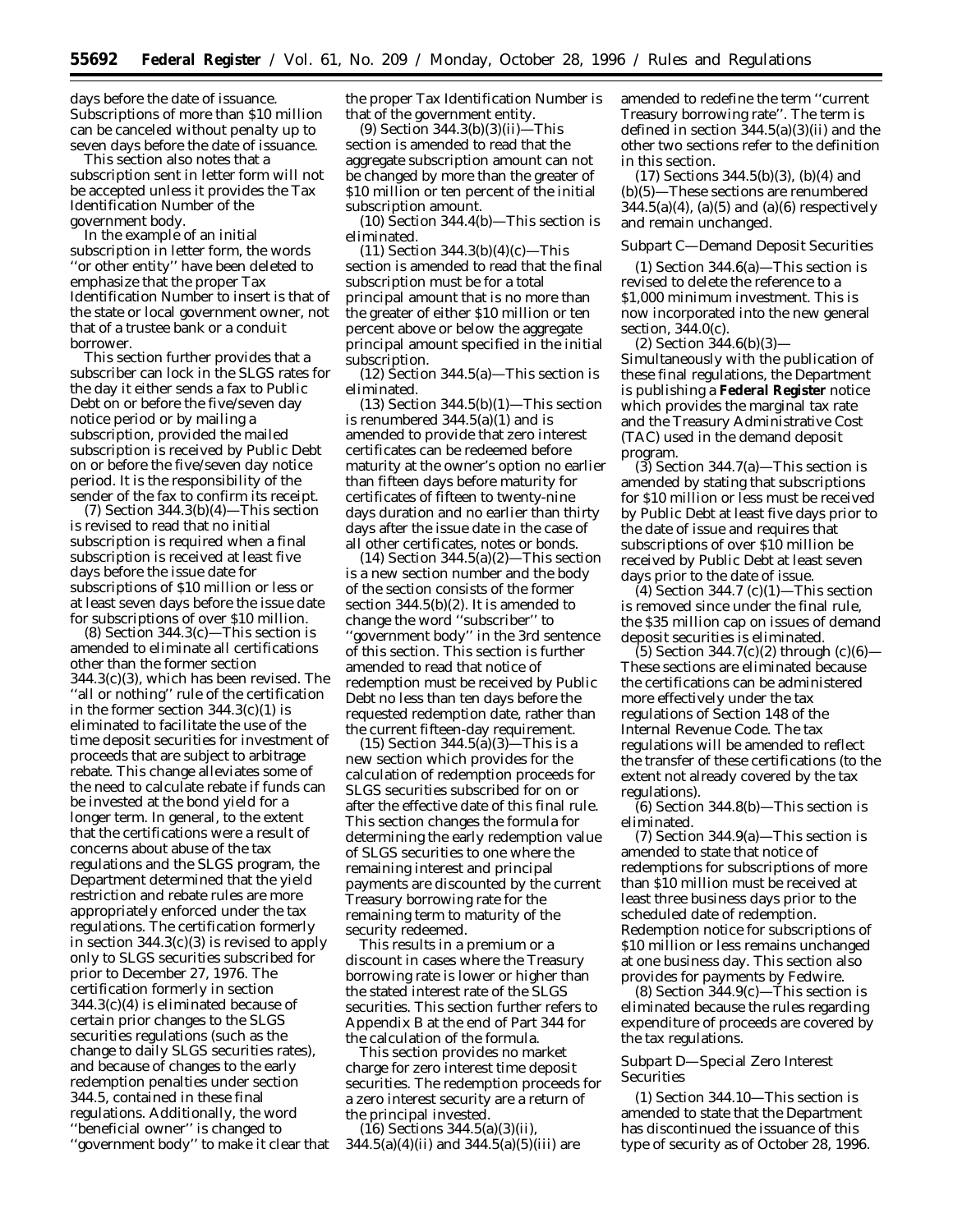The amendment to the time deposit security subpart, which permits investment for rebate and yield restriction purposes, eliminates the need for a separate Special Zero Interest Program. Under the revisions, the following sections of this Subpart apply only to special zero interest securities subscribed for before October 28, 1996. Subpart B, governing time deposit securities, is changed in a manner that permits the redemption of time deposit zero interest securities without penalty. Investors that hold special zero interest securities subscribed for before October 28, 1996 can still redeem these securities without penalty.

(2) Section 344.11—This section is eliminated.

(3) Section 344.12—This section is eliminated.

(4) Section 344.13—This section is renumbered section 344.11 and remains in effect for the special zero interest accounts now outstanding. The word ''subscriber'' is changed to ''government body'' to clarify that the proper Tax Identification Number is that of the government entity. Redemption notices must be received by Public Debt within the proscribed limits.

Appendix A to Part 344—There is a clarifying statement that these formulas apply to SLGS securities subscribed for before the effective date of this final rule.

Appendix B to Part 344—This appendix contains a new formula for determining the redemption value for all early-redeemed time deposit SLGS securities. This formula reflects the change that the remaining interest and principal payments are discounted by the Treasury borrowing rate for the remaining term to maturity of the security redeemed. This results in a premium or a discount, depending on whether the Treasury borrowing rate is lower or higher than the stated interest rate of the SLGS security.

#### **Procedural Requirements**

This final rule is not a significant regulatory action as defined in Executive Order 12866. Therefore, an assessment of anticipated benefits, costs and regulatory alternatives is not required.

This final rule relates to matters of public contract and procedures for United States securities. The notice and public procedures requirements of the Administrative Procedure Act are inapplicable, pursuant to 5 U.S.C. 553(a)(2). Since no notice of proposed Rulemaking was required, the provisions of the Regulatory Flexibility Act (5 U.S.C. 601 *et seq.*) do not apply.

The final rule does not alter the collection of information previously reviewed and approved by the Office of Management and Budget, in accordance with the requirements of the Paperwork Reduction Act (44 U.S.C. 3507) under control number 1535–0091. The principal purpose of the final rule is to make the SLGS securities program more attractive and flexible for investors. The revision does not impose a new collection of information requirement.

**List of Subjects in 31 CFR Part 344**

Bonds, Government securities, Securities.

Dated: October 21, 1996.

**Gerald Murphy,**

*Fiscal Assistant Secretary.* For the reasons set forth in the preamble, Part 344 of title 31 of the Code of Federal Regulations is revised to read as follows:

## **PART 344—REGULATIONS GOVERNING UNITED STATES TREASURY CERTIFICATES OF INDEBTEDNESS, TREASURY NOTES, AND TREASURY BONDS—STATE AND LOCAL GOVERNMENT SERIES**

#### **Subpart A—General Information**

Sec.

- 344.0 Offering of securities.
- 344.1 General provisions.

### **Subpart B—Time Deposit Securities**

- 344.2 Description of securities.<br>344.3 Subscription for purchase
- 344.3 Subscription for purchase.<br>344.4 Issue date and payment.
- Issue date and payment.
- 344.5 Redemption.

#### **Subpart C—Demand Deposit Securities**

- 344.6 Description of securities.<br>344.7 Subscription for purchase
- Subscription for purchase.
- 344.8 Issue date and payment.
- 344.9 Redemption.

### **Subpart D—Special Zero Interest Securities**

- 344.10 General.
- 344.11 Redemption.

**Appendix A to Part 344—Early Redemption Market Charge Formulas and Examples for Subscriptions From September 1, 1989, Through October 27, 1996**

**Appendix B to Part 344—Formula for Determining Redemption Value for Securities Subscribed for and Early-Redeemed on or After October 28, 1996**

**Authority:** 26 U.S.C. 141 note; 31 U.S.C. 3102.

## **Subpart A—General Information**

## **§ 344.0 Offering of securities.**

(a) In order to provide issuers of tax exempt securities with investments from any amounts that constitute gross proceeds of an issue or any other

amounts which assist an issuer of taxexempt bonds in complying with applicable provisions of the Internal Revenue Code relating to such tax exemption, the Secretary of the Treasury offers for sale the following State and Local Government Series securities:

(1) Time deposit securities:

(i) United States Treasury Certificates of Indebtedness,

(ii) United States Treasury Notes, and (iii) United States Treasury Bonds.

(2) Demand deposit securities— United States Treasury Certificates of Indebtedness.

(b) As appropriate, the definitions of terms used in Part 344 are those found in the relevant portions of the Internal Revenue Code and the tax regulations. The term ''government body'' refers to issuers of state or local government bonds described in section 103 of the Internal Revenue Code.

(c) The securities in paragraph (a) of this section are issued in a minimum amount of \$1,000, or in any larger amount, in increments of not less than \$1.00 for time deposit securities and in any increments over the \$1,000 minimum for demand deposit securities.

(d) This offering continues until terminated by the Secretary of the Treasury.

#### **§ 344.1 General provisions.**

(a) *Regulations.* United States Treasury securities—State and Local Government Series shall be subject to the general regulations with respect to United States securities, which are set forth in the Department of the Treasury Circular No. 300 (31 CFR Part 306), to the extent applicable. Copies of the circular can be obtained from the Bureau of the Public Debt, Division of Special Investments—Room 309, 200 Third Street, P.O. Box 396, Parkersburg, WV 26102–0396.

(b) *Issuance.* The securities are issued in book-entry form on the books of the Department of the Treasury, Bureau of the Public Debt, Parkersburg, WV. Transfer of securities by sale, exchange, assignment, pledge, or otherwise is not permitted.

(c) *Transfers.* Securities held in an account of any one type, i.e., time deposit, demand deposit, or special zero interest, cannot be transferred within that account or to an account of any other type.

(d) *Fiscal agents.* Selected Federal Reserve Banks and Branches, as fiscal agents of the United States, can be designated to perform such services requested of them by the Secretary of the Treasury in connection with the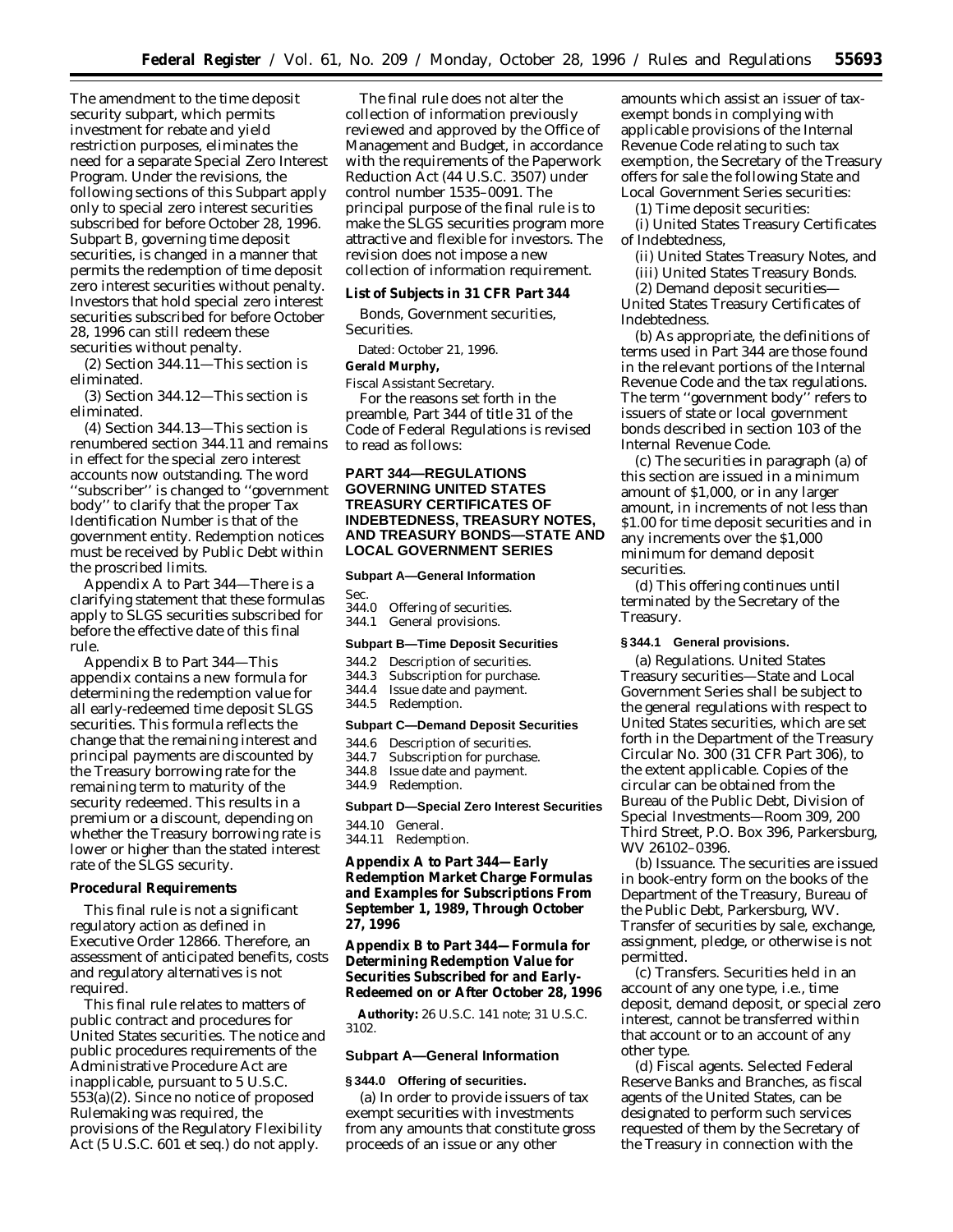purchase of, transactions involving, and redemption of, the securities.

(e) *Authority of subscriber.* Where a commercial bank submits an initial or final subscription on behalf of a government body, it must certify it is acting under the latter's specific authorization. Ordinarily, evidence of such authority is not required. Subscriptions submitted by an agent, other than a commercial bank, must be accompanied by evidence of the agent's authority to act. Such evidence must describe the nature and scope of the agent's authorization, must specify the legal authority under which the agent was designated, and must relate by its terms to the investment action undertaken. Subscriptions unsupported by such evidence are not acceptable.

(f) *Reservations.* Transaction requests, including requests for subscription and redemption, are not acceptable if unsigned, inappropriately completed, or not timely submitted. Any of these actions shall be final. The authority of the Secretary to waive regulations under 31 CFR 306.126 applies to Part 344. The Secretary of the Treasury reserves the right:

(1) To reject any application for the purchase of securities under this offering;

(2) To refuse to issue any such securities in any case or any class(es) of cases; and

(3) To revoke the issuance of any security, and to declare the subscriber ineligible thereafter to subscribe for securities under this offering, if any security is issued on the basis of an improper certification or other misrepresentation by the subscriber (other than as the result of an inadvertent error), if the Secretary deems such action in the public interest.

(g) *Debt limit contingency.* The Department of the Treasury reserves the right to change or suspend the terms and conditions of this offering, including provisions relating to subscriptions for, and issuance of, securities, interest payments, redemptions, and rollovers, as well as notices relating hereto, at any time the Secretary determines that the issuance of obligations sufficient to conduct the orderly financing operations of the United States cannot be made without exceeding the statutory debt limit. Announcement of such changes shall be provided by such means as the Secretary deems appropriate.

(h) *Noncompliance.* The penalty imposed on any government body which fails to make settlement on a subscription once submitted and not canceled timely shall be to render the government body ineligible thereafter to subscribe for securities under any offering in Part 344 for a period of six months, beginning on the date the subscription is withdrawn or the proposed issue date, whichever occurs first.

(1) The penalty is imposed on the government body unless the government body provides the Tax Identification Number of a conduit borrower that is the actual party failing to make settlement of a subscription. If this number is provided for a conduit borrower, the conduit borrower shall be the entity on which the six-month penalty is imposed.

(2) The Division of Special Investments can determine to waive the six-month penalty, pursuant to the provisions governing the waiver of regulations set forth under 31 CFR 306.126. Where settlement occurs after the proposed issue date and the Division of Special Investments determines, pursuant to 31 CFR 306.126, that settlement is acceptable on an exception basis, the six-month penalty will be waived and the government body shall be subject to a late payment assessment. The late payment assessment will equal the amount of interest that will have accrued on the securities from the proposed issue date to the date of settlement, as well as an administrative fee of \$100 per subscription. Assessments of late payment fees and administrative fees under Part 344 are due on demand.

(i) *General redemption provisions.* A security can not be called for redemption by the Secretary of the Treasury prior to maturity. Upon the maturity of a security, the Department will make payment of the principal amount and interest due to the owner thereof. A security scheduled for maturity on a non-business day will be redeemed on the next business day.

(j) *Business or calendar days.* Unless otherwise noted, any reference herein to days refers to calendar days.

### **Subpart B—Time Deposit Securities**

#### **§ 344.2 Description of securities.**

(a) *Terms.* (1) *Certificates.* The certificates are issued with maturity periods fixed by the government body, from thirty days up to and including one year, or for any intervening period; provided, for certificates that bear no interest, the maturity period can be fixed by the government body from fifteen days up to and including one year or for any intervening period.

(2) *Notes.* The notes are issued with maturity periods fixed by the government body, from one year and

one day up to and including ten years, or for any intervening period.

(3) *Bonds.* The bonds are issued with maturity periods fixed by the government body, from ten years and one day up to and including forty years, or for any intervening period; provided that for any subscription for a bond exceeding 30 years, the maximum available rate shall be the rate on a 30 year bond.

(b) *Interest rate.* Each security shall bear such rate of interest the government body designates, but the rate shall not exceed the maximum interest rate. The applicable maximum interest rates for each day shall equal rates shown in a SLGS securities rate table, which is released by the Department to the public by 10:00 a.m., Eastern time, each business day. If the Department finds that due to circumstances beyond its control the rates are not available to the public by 10:00 a.m., Eastern time, on any given business day, the applicable interest for the last preceding business day shall apply. The applicable rate table for any subscription is the one in effect on the date the initial subscription is faxed, postmarked or carrier date stamped. The rates specified in the tables are five basis points below the then current estimated Treasury borrowing rate for a Treasury security of comparable maturity. These rates can be obtained:

(1) In the Commerce Department's Economic Bulletin Board;

(2) By contacting the Division of Special Investment's automated fax at (304) 480–7548;

(3) By calling the Division of Special Investments at (304) 480–7752; or

(4) On the Internet at ftp:// ftp.publicdebt.treas.gov/secrate.txt

(c) *Payment.* (1) Interest computation and payment dates. Interest on a certificate is computed on an annual basis and is paid at maturity with the principal. Interest on a note or bond is paid semi-annually. The government body specifies the first interest payment date, which must occur any time between thirty days and one year of the date of issue, and the final interest payment date must coincide with the maturity date of the security. Interest for other than a full semi-annual interest period is computed on the basis of a 365-day or 366-day year (for certificates) and on the basis of the exact number of days in the half-year (for notes and bonds). See the appendix to subpart E of Part 306 of this chapter for rules regarding computation of interest.

(2) *Method of payment.* Payment can be made by the Automated Clearing House method (ACH) for the owner's account at a financial institution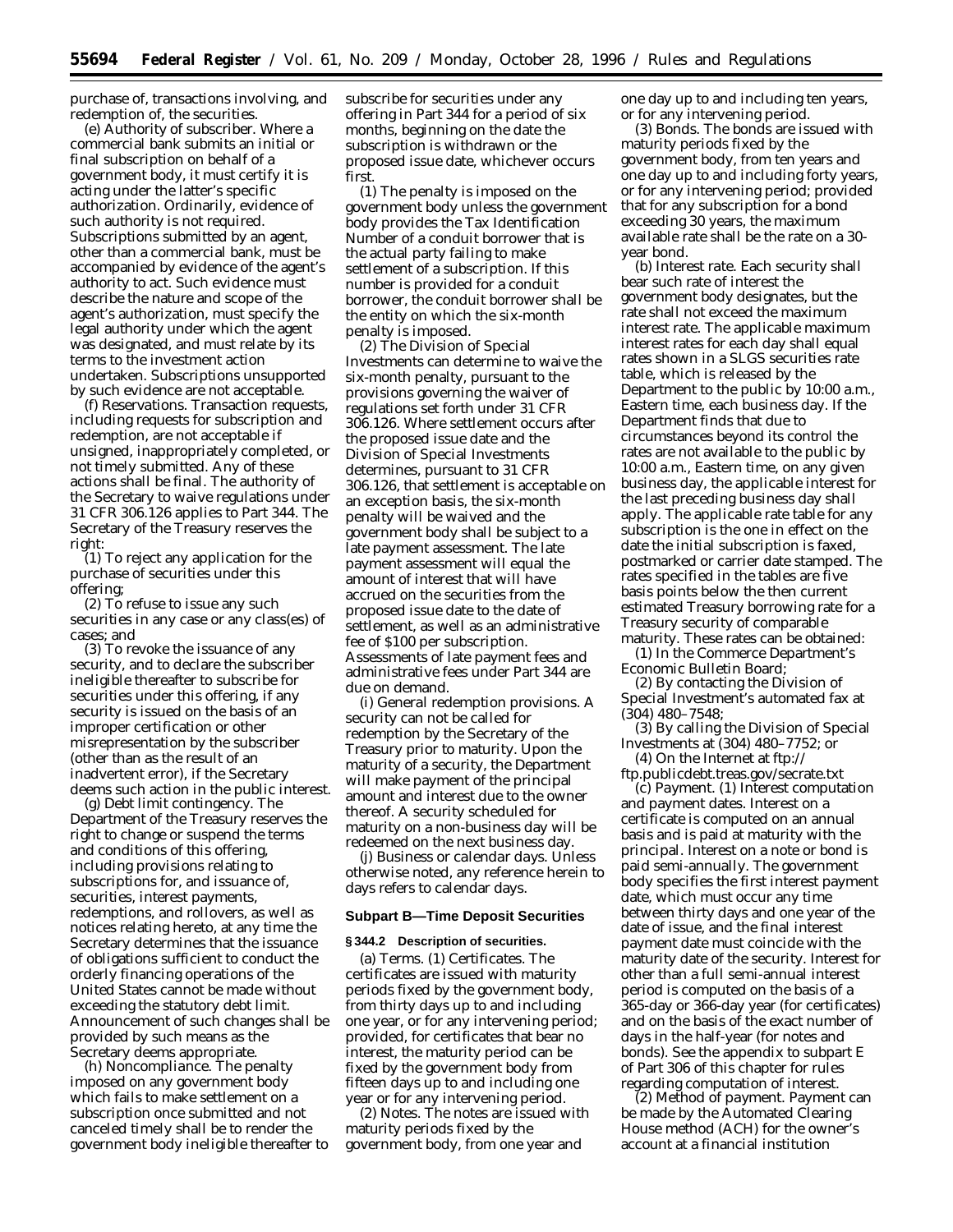designated by the owner. Redemptions prior to maturity are paid by Fedwire. To the extent applicable, provisions of § 357.26 on ''Payments'', set forth in 31 CFR Part 357 and provisions of 31 CFR Part 370, shall govern ACH payments made under this offering. The Department of the Treasury can employ alternate payment procedures, instead of ACH, in any case, or class of cases where operational considerations necessitate such action.

## **§ 344.3 Subscription for purchase.**

(a) *Subscription requirements.* Subscriptions for purchase of securities under this offering must be submitted to the Division of Special Investments, Bureau of the Public Debt, 200 Third Street, P.O. Box 396, Parkersburg, WV 26102–0396. Initial and final subscriptions can be submitted by fax at (304) 480–6818, by mail, or by other carrier. All subscriptions submitted by mail, whether initial or final, should be sent by certified or registered mail.

(b) *Initial subscriptions.* (1) An initial subscription, either on a designated Treasury form or in letter form, stating the principal amount to be invested and the issue date, must be received by Public Debt at least five days before the issue date for subscriptions of \$10 million or less, and at least seven days before the issue date for subscriptions of over \$10 million, but in no event will subscriptions be received more than 60 days prior to issue date. Subscriptions can be sent by fax on (304) 480–6818, carrier service, U.S. Postal Service or other means. If the subscription is faxed, the original document must be received by Public Debt no later than the issue date. Initial subscriptions of \$10 million or less can be canceled without penalty by the subscriber prior to the fifth day before issue date. If the fifth day before issue date is a non-business day, the cancellation must occur on the preceding business day. Subscriptions of more than \$10 million can be canceled without penalty by the subscriber prior to the seventh day before issue date. For example, if securities totaling \$10 million or less are to be issued on March 16, the initial subscription must be received by Public Debt no later than March 11. If securities totaling more than \$10 million are to be issued on March 16, the initial subscription must be received by Public Debt no later than March 9. A subscriber can lock in the SLGS rate for the day it submits its subscription by sending a fax to the Division of Special Investments on or before the five/seven day notice period. A subscriber can also lock in the SLGS rate on the date of the postmark of a mailed subscription,

provided the subscription is received on or before the five/seven day notice period. It is the responsibility of the sender of a faxed subscription to confirm its receipt. If the initial subscription is in letter form, it must contain the Tax Identification Number of the government body or it is unacceptable. It should read substantially as follows: To: Bureau of the Public Debt

llille and a state of the state of the state of the state of the state of the state of the state of the state o Pursuant to the provisions of Department of the Treasury Circular, Public Debt Series No. 3–72, current revision, the undersigned hereby subscribes for United States Treasury Time Deposit Securities—State and Local Government Series, issued as entries on the books of the Bureau of the Public Debt, Department of the Treasury, in the total amount and with the issue date shown below, which date is at least five/seven days after the date of this subscription:

Principal Amount \$ llllllllllllllllllll

## Issue Date

llille i den stats av den stats av den stats av den stats av den stats av den stats av den stats av den stats The undersigned agrees the final subscription and payment will be submitted on or before the issue date.

llillla sanna ann an t-ainm an t-ainm an t-ainm an t-ainm an t-ainm an t-ainm an t-ainm an t-ainm an t-ainm an (Tax I.D. Number of state or local government body eligible to purchase State and Local Government Series securities)

llille and a state of the state of the state of the state of the state of the state of the state of the state o

(Name of state or local government body eligible to purchase State and Local Government Series securities)  $(Date)$   $\qquad \qquad$ 

By <u>extending the set of  $\frac{1}{2}$ </u>

(Signature and Title)

(2) The provisions set out in paragraph (e) of § 344.1, dealing with the authority of the subscriber to act on behalf of a government body, and in § 344.1(h), relating to the failure to complete a subscription, apply to initial and to final subscriptions.

(3) An initial subscription can be amended on or before the issue date, but no later than 3:00 p.m., Eastern time, on the issue date. Notification can be faxed to the Bureau of the Public Debt at (304) 480–6818 provided the request is clearly identified as an amendment and is immediately followed by the submission, by mail or other carrier, of written notification. Amendments to initial subscriptions are acceptable with the following exceptions:

(i) The issue date can not be changed to require issuance earlier than the issue date originally specified. The issue date can be changed up to 7 days after the original issue date. If such a change is made, notification should be provided to the Bureau of the Public Debt as soon as possible, but no later than 3:00 p.m., Eastern time, one business day before the originally specified issue date;

(ii) The aggregate amount can not be changed by more than the greater of \$10 million or ten percent above or below the aggregate principal amount specified in the initial subscription;

(iii) An interest rate can not be changed to a rate that exceeds the maximum interest rate in the table that was in effect for a security of comparable maturity on the date the initial subscription was submitted under the provisions of  $\S 344.3(b)(1)$ ; and

(iv) Where an amendment is not submitted timely, the Division of Special Investments can determine, pursuant to the provisions governing waiver of regulations set forth under 31 CFR 306.126, that such an amendment is acceptable on an exception basis. Where an amendment is determined acceptable on an exception basis, the amended information shall be used as the basis for issuing the securities, and an administrative fee of \$100 per subscription will be assessed. This administrative fee is due on demand as provided for in § 344.1(h). The Secretary reserves the right to reject amendments which are not submitted timely.

(4) No initial subscription is required where a final subscription is received at least five days before the issue date for subscriptions of \$10 million or less and at least seven days before the issue date for subscriptions of over \$10 million. Such final subscription is treated as the initial subscription for purposes of determining the applicable interest rate table (see § 344.2(b)), and can be amended on or before the issue date, subject to the exceptions in paragraph (b)(3) of this section.

(c) *Final subscriptions*. A final subscription must be received by the Bureau of the Public Debt on or before the issue date, but no later than 3:00 p.m., Eastern time, on the issue date. The final subscription can be faxed to the Bureau of the Public Debt at (304) 480–6818, provided the fax is properly identified as a final subscription and is immediately followed by the submission of the original subscription form by mail or other carrier. The final subscription must be for a total principal amount that is no more than the greater of either \$10 million or ten percent above or below the aggregate principal amount specified in the initial subscription. The final subscription, dated and signed by an official authorized to make the purchase and showing the Taxpayer Identification Number of the government body, must be accompanied by a copy of the initial subscription, where applicable. The various maturities, interest rates, and interest payment dates (in the case of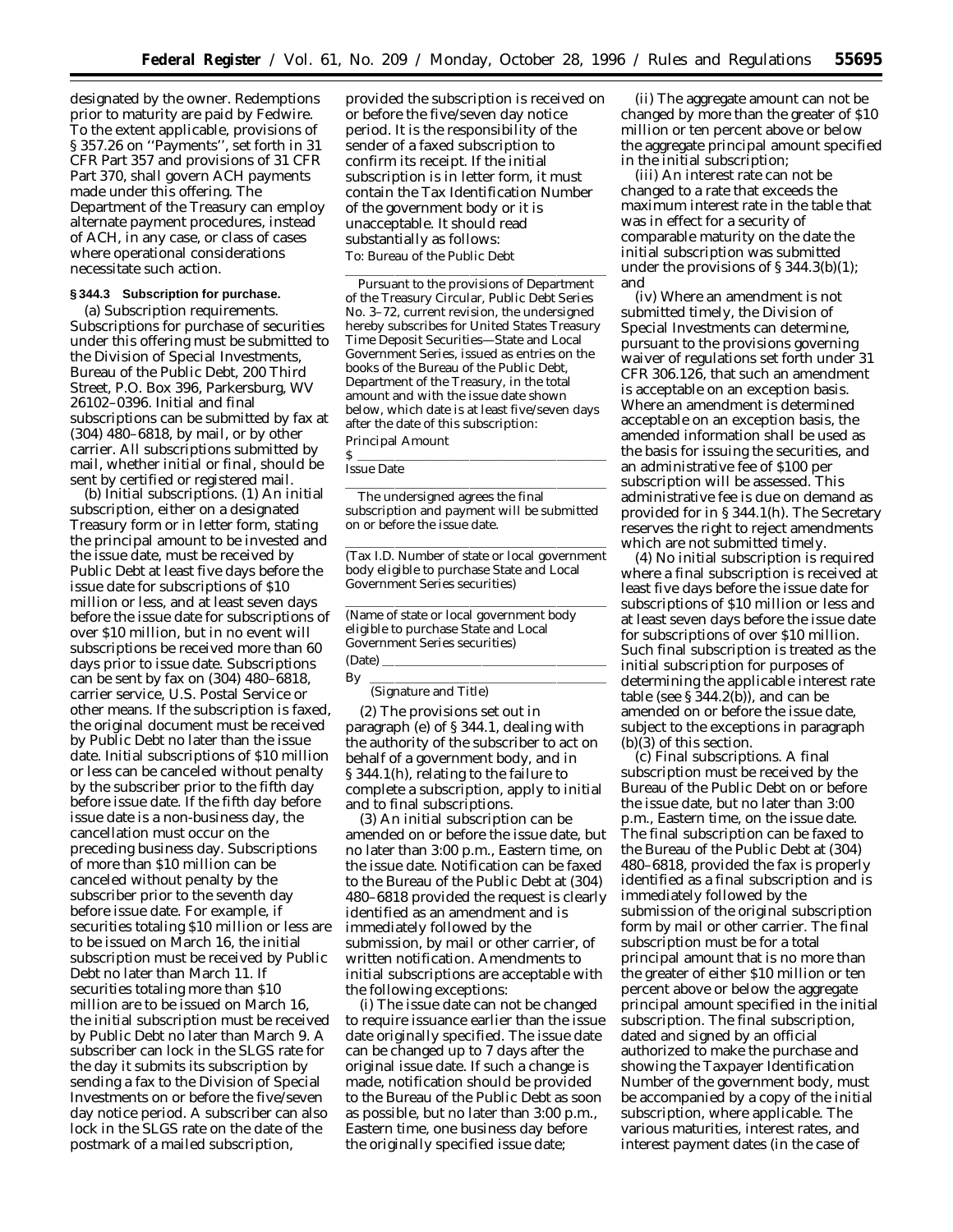notes and bonds), must be specified in the final subscription, as well as the title(s) of the designated official(s) authorized to request early redemption. Final subscriptions submitted for certificates, notes and bonds must separately itemize securities of each maturity and each interest rate. The final subscription must contain a statement by the subscriber that none of the proceeds submitted in payment is derived (directly or indirectly) from the redemption before maturity of other securities of the State and Local Government Series subscribed for on or before December 27, 1976.

## **§ 344.4 Issue date and payment.**

(a) *General*. The subscriber shall fix the issue date of each security in the initial subscription. The issue date must be a business day and can not exceed by more than sixty days the date the initial subscription is received by Public Debt. Full payment for each subscription must be submitted by the Fedwire funds transfer system with credit directed to the Treasury's General Account. Full payment should be submitted by 3:00 p.m., Eastern time, to ensure that settlement of the securities occurs on the date of issue. (b) [Reserved].

# **§ 344.5 Redemption.**

(a) *Redemption before maturity—*(1) *In general*. A security can be redeemed at the owner's option no earlier than twenty-five days after the issue date in the case of a certificate of thirty days or more, no earlier than fifteen days before the scheduled maturity for zero interest certificates of fifteen to twenty-nine days maturity, and no earlier than thirty days after the issue date in the case of a note or bond. Partial redemptions can be requested in any amount; however, an account balance of less than \$1,000 will be redeemed in total.

(2) *Notice*. Notice of redemption prior to maturity must be submitted, either on a designated Treasury form or by letter, by the official(s) authorized to redeem the securities, as shown on the final subscription form, to the Division of Special Investments, Bureau of the Public Debt, 200 Third Street, P.O. Box 396, Parkersburg, WV 26102–0396. The notice must be received by Public Debt no less than ten days before the requested redemption date, but no more than sixty days before the requested redemption date. The notice must show the account number, the maturities of the securities to be redeemed, and the Tax Identification Number of the government body. A notice of redemption prior to maturity can not be canceled.

(3) *Redemption proceeds— Subscriptions on or after October 28, 1996*. For securities subscribed for on or after October 28, 1996, the amount of the redemption proceeds is calculated as follows:

(i) *Interest*. If a security is redeemed before maturity on a date other than a scheduled interest payment date, interest is paid for the fractional interest period since the last interest payment date

(ii) *Redemption value*. The remaining interest and principal payments are discounted by the current Treasury borrowing rate for the remaining term to maturity of the security redeemed. This results in a premium or discount to the government body, depending on whether the current Treasury borrowing rate is lower or higher than the stated interest rate of the early-redeemed SLGS security. This does not apply to SLGS securities subscribed for before October 28, 1996. The term ''current Treasury borrowing rate'' means the applicable rate shown in the table of maximum interest rates payable on United States Treasury securities—State and Local Government Series—for the day the request for early redemption is received by Public Debt, plus five basis points. There is no market charge for the redemption of zero interest time deposit securities subscribed for on or after October 28, 1996. Redemption proceeds in the case of a zero-interest security are a return of the principal invested. The formulas for calculating the redemption value under this section, including examples of the determination of premiums and discounts are set forth in Appendix B of this Part.

(4) *Redemption proceeds— Subscriptions from September 1, 1989, through October 27, 1996*. For securities subscribed for from September 1, 1989, through October 27, 1996, the amount of the redemption proceeds is calculated as follows:

(i) *Interest*. If a security is redeemed before maturity on a date other than a scheduled interest payment date, interest is paid for the fractional interest period since the last interest payment date.

(ii) *Market charge*. An amount shall be deducted from the redemption proceeds in all cases where the current borrowing rate of the Department of the Treasury for the remaining period to original maturity of the security prematurely redeemed exceeds the rate of interest originally fixed for such security. The amount shall be the present value of the future increased borrowing cost to the Treasury. The annual increased borrowing cost for each interest period is determined by

multiplying the principal by the difference between the two rates. For notes and bonds, the increased borrowing cost for each remaining interest period to original maturity is determined by dividing the annual cost by two. For certificates, the increased borrowing cost for the remaining period to original maturity is determined by multiplying the annual cost by the number of days remaining until original maturity divided by the number of days in the calendar year. Present value shall be determined by using the current Treasury borrowing rate as the discount factor. The term ''current Treasury borrowing rate'' is determined in section 344.5(a)(3)(ii). Where redemption is requested on a date less than thirty days before the original maturity date, such applicable rate is the rate shown for a security with a maturity of thirty days. The market charge for bonds, notes, and certificates of indebtedness can be computed by use of the formulas in Appendix A to this Part.

(5) *Redemption proceeds— Subscriptions from December 28, 1976, through August 31, 1989*. For securities subscribed for from December 28, 1976, through August 31, 1989, the amount of the redemption proceeds is calculated as follows:

(i) *Interest*. Interest for the entire period the security was outstanding shall be recalculated on the basis of the lesser of the original interest rate at which the security was issued, or the interest rate that would have been set at the time of the initial subscription had the term for the security been for the shorter period. If a note or bond is redeemed before maturity on a date other than a scheduled interest payment date, no interest is paid for the fractional interest period since the last interest payment date.

(ii) *Overpayment of interest*. If there have been overpayments of interest, as determined under paragraph (a)(5)(i) of this section, there shall be deducted from the redemption proceeds the aggregate amount of such overpayments, plus interest, compounded semiannually thereon, from the date of each overpayment to the date of redemption. The interest rate used used in calculating the interest on the overpayment shall be one-eighth of one percent above the maximum rate that would have applied to the initial subscription had the term of the security been for the shorter period.

(iii) *Market charge*. An amount shall be deducted from the redemption proceeds in all cases where the current borrowing rate of the Department of the Treasury for the remaining period to original maturity of the security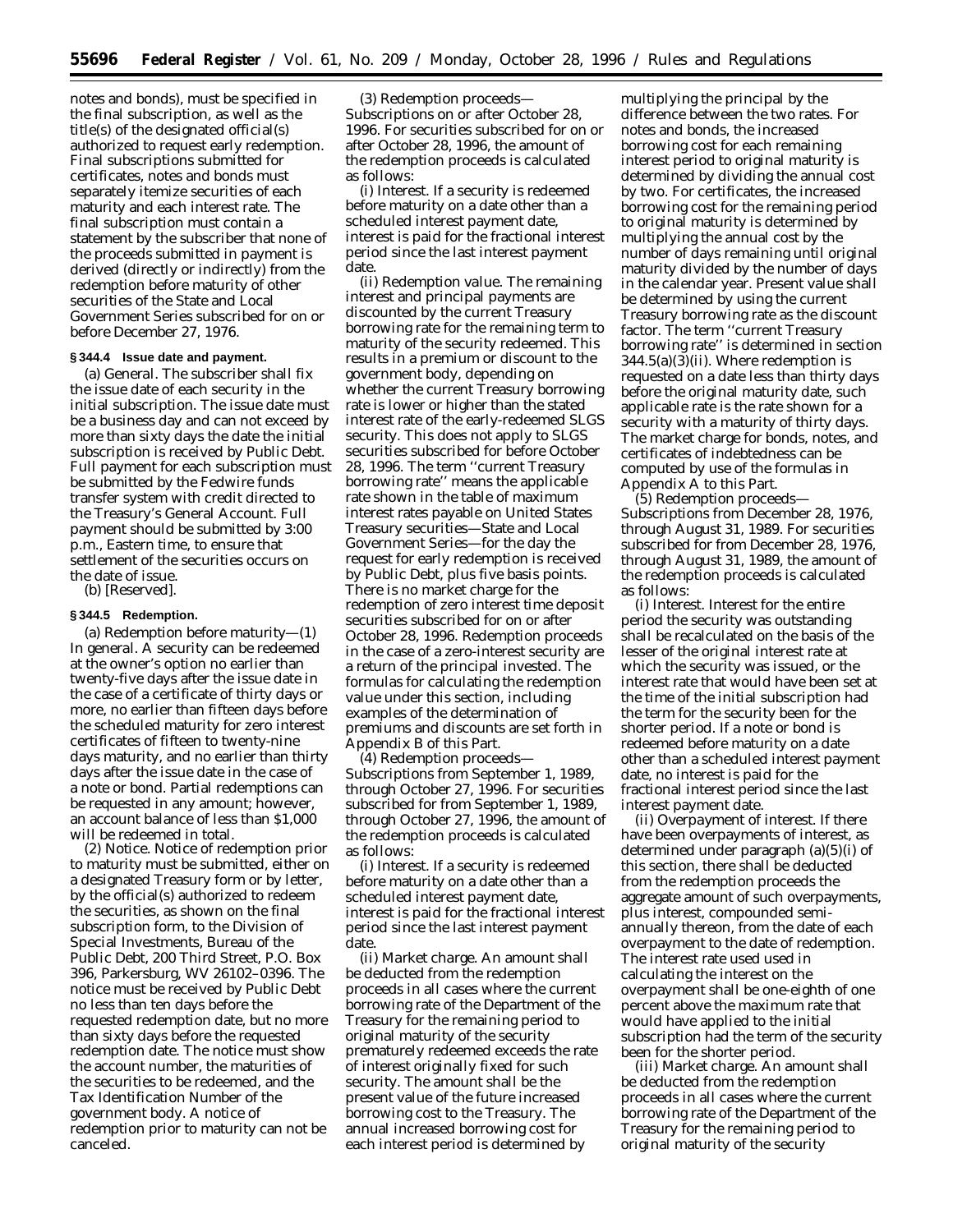prematurely redeemed exceeds the rate of interest originally fixed for such security. The amount shall be calculated using the formula in paragraph (a)(3)(ii) of this section.

(6) *Redemption proceeds— Subscriptions on or before December 27, 1976*. For securities subscribed for on or before December 27, 1976, the amount of the redemption proceeds is calculated as follows.

(i) The interest for the entire period the security was outstanding shall be recalculated on the basis of the lesser of the original interest rate at which the security was issued, or an adjusted interest rate reflecting both the shorter period during which the security was actually outstanding and a penalty. The adjusted interest rate is the Treasury rate which would have been in effect on the date of issuance for a marketable Treasury certificate, note, or bond maturing on the quarterly maturity date prior to redemption (in the case of

where

- P=Average auction price for the most recently auctioned 13-week Treasury bill, per hundred, to three decimals.
- Y=365 if the year following issue date does not contain a leap year day and 366 if it does contain a leap year day.
- DTM=The number of days from date of issue to maturity for the most recently auctioned 13-week Treasury bill.
- MTR=Estimated marginal tax rate, in decimals, of purchasers of taxexempt bonds.
- TAC=Treasury administrative costs, in decimals.

(ii) The daily factor for the demand deposit rate is then calculated as follows:

$$
DDR = (1 + I)^{1/Y} - 1
$$

#### (Equation 2)

(3) Information on the estimated average marginal tax rate and costs for administering the demand deposit State and Local Government Series securities program, both to be determined by Treasury from time to time, will be published in the **Federal Register**.

(c) *Payment.* Interest earned on the securities is added to the principal and is reinvested daily until redemption. At

certificates), or on the semi-annual maturity period prior to redemption (in the case of notes and bonds), reduced in either case by a penalty which shall be the lesser of:

(A) One-eighth of one percent times the number of months from the date of issuance to original maturity, divided by the number of full months elapsed from the date of issue to redemption; or

(B) One-fourth of one percent.

(ii) There shall be deducted from the redemption proceeds, if necessary, any overpayment of interest resulting from previous payments made at a higher rate based on the original longer period to maturity.

(b) [Reserved]

## **Subpart C—Demand Deposit Securities**

## **§ 344.6 Description of securities.**

(a) *Terms.* The securities are one-day certificates of indebtedness. Each

$$
I = \left[ \left( \frac{100}{P} \right)^{Y/DTM} - 1 \right] \times (1 - MTR) - TAC
$$

(Equation 1)

any time the Secretary determines that issuance of obligations sufficient to conduct the orderly financing operations of the United States cannot be made without exceeding the statutory debt limit, the Department will invest any unredeemed demand deposit securities in special ninety-day certificates of indebtedness. These ninety-day certificates are payable at maturity, but redeemable before maturity, provided funds are available for redemption, or reinvested in demand deposit securities when regular Treasury borrowing operations resume, both at the owner's option. Funds invested in the ninety-day certificates of indebtedness earn simple interest equal to the daily factor in effect at the time demand deposit security issuance is suspended, multiplied by the number of days outstanding.

## **§ 344.7 Subscription for purchase.**

(a) *Subscription requirements.* Subscriptions for purchase of securities under this offering must be submitted to the Division of Special Investments, Bureau of the Public Debt, 200 Third Street, P.O. Box 396, Parkersburg, WV 26102–0396. Subscriptions must be submitted on a designated Treasury form, must specify the principal amount invested and the issue date, and must be signed by an official authorized to make

subscription is established as a unique account. Securities are automatically rolled over each day unless redemption is requested.

(b) *Interest rate.*

(1) Each security shall bear a variable rate of interest based on an adjustment of the average yield for three-month Treasury bills at the most recent auction. A new rate is effective on the first business day following the regular auction of three-month Treasury bills and is shown in the SLGS rate table, available to the public on such business day. Interest is accrued and added to principal daily. Interest is computed on the balance of the principal, plus interest accrued through the preceding day.

(2)(i) The annualized effective demand deposit rate in decimals, designated ''I'' in Equation 1 is calculated as:

the purchase. The Bureau of the Public Debt must receive the subscription at least five days before the issue date for subscriptions of \$10 million or less and at least seven days before the issue date for subscriptions of more than \$10 million. Subscriptions for \$10 million or less can be canceled without penalty up to five days prior to the issue date. Subscriptions for more than \$10 million can be canceled without penalty up to seven days prior to the issue date. The subscription can be submitted by fax at (304) 480–6818, by certified or registered mail, or by other carrier. If faxed, the original subscription form must be received by the Division of Special Investments by 3:00 p.m., Eastern time, on the issue date. Public Debt will not accept subscriptions for demand deposit securities more than 60 days prior to the issue date.

(b) *Amending subscriptions.* The principal amount to be invested can be changed without penalty on or before the issue date, but no later than 1:00 p.m. Eastern time, on the issue date. The request must be clearly identified as an amendment and must be followed immediately by the submission, by mail or other carrier, of written notification. Where an amendment is not submitted timely, the Division of Special Investments can determine, pursuant to the provisions governing waiver of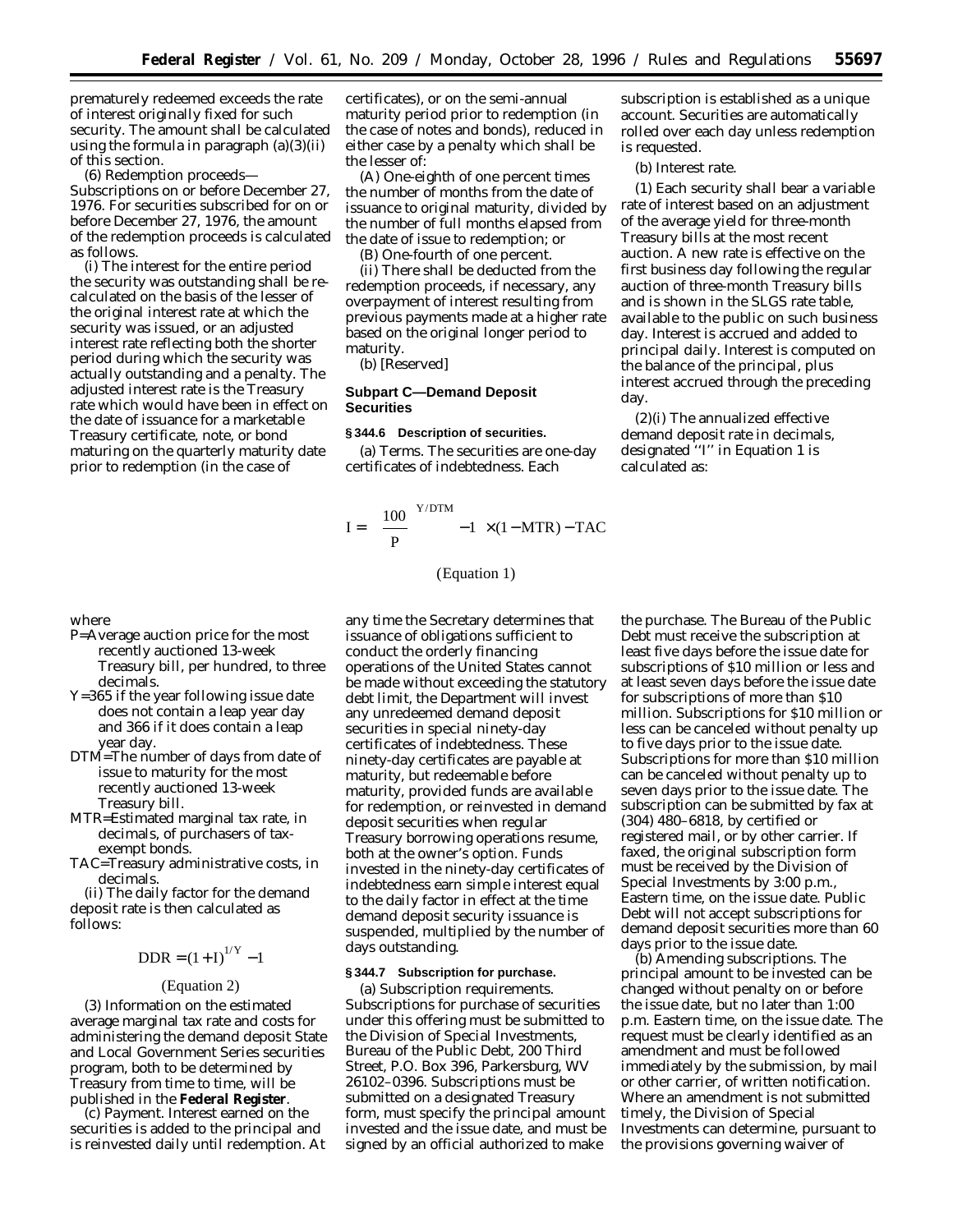regulations set forth under 31 CFR 306.126, that such an amendment is acceptable on an exception basis. Where an amendment is determined acceptable on an exception basis, the amended information shall be used as the basis for issuing the securities, and an administrative fee of \$100 per subscription is then assessed. This administrative fee is due on demand as provided for in § 344.1(h). The Secretary reserves the right to reject amendments which are not submitted timely.

#### **§ 344.8 Issue date and payment.**

The subscriber shall fix the issue date on the subscription at least five days after receipt of the subscription by the Division of Special Investments for subscriptions of \$10 million or less and seven days after receipt of the subscription by the Division of Special Investments for subscriptions of more than \$10 million. Full payment for each subscription must be submitted by the Fedwire funds transfer system with credit directed to the Treasury's General Account. Full payment should be received by the Division of Special Investments by 3:00 p.m., Eastern time, to ensure that settlement on the securities occurs on the issue date.

#### **§ 344.9 Redemption.**

(a) *General.* A security can be redeemed at the owner's option, provided a request for redemption is received not less than one business day prior to the requested redemption date for redemptions of \$10 million or less and received not less than three business days for redemptions of more than \$10 million. Partial redemptions can be requested in any amount; however, an account balance of less than \$1,000 is redeemed in total. Payment is made by Fedwire.

(b) *Notice.* Notice of redemption must be submitted, either on a designated Treasury form or by letter, by the official(s) authorized to redeem the securities, as shown on the subscription form, to the Division of Special Investments, Bureau of the Public Debt, 200 Third Street, P.O. Box 396, Parkersburg, WV 26102–0396. The notice can be submitted by fax to the Bureau of the Public Debt at (304) 480– 6818, by mail, or by other carrier. The notice must show the account number and the Tax Identification Number of

the government body. The notice of redemption must be received at the Bureau of the Public Debt by 1:00 p.m., Eastern time on the required day.

### **Subpart D—Special Zero Interest Securities**

#### **§ 344.10 General.**

Provisions of subpart B of this Part (Time Deposit Securities) apply except as specified in subpart D of this Part. Special zero interest securities can not be subscribed for after October 28, 1996. All zero interest securities subscribed for after October 28, 1996 will be zero interest time deposit securities, subject to the rules of subpart B of this Part.

### **§ 344.11 Redemption.**

(a) *Before maturity.* Provisions of Section 344.5(a) apply. In general, a security can be redeemed at the owner's option no earlier than twenty-five days after the issue date in the case of a certificate and one year after the issue date in the case of a note. No market charge or penalty shall apply in the case of the redemption of a special zero interest security before maturity.

(b) *Notice.* Notice of redemption prior to maturity must be submitted, either on a designated Treasury form or by letter, by the official(s) authorized to redeem the securities, as shown on the final subscription form, to the Division of Special Investments, Bureau of the Public Debt, 200 Third Street, P.O. Box 396, Parkersburg, WV 26102–0396. The notice can be submitted by fax to the Bureau of the Public Debt at (304) 480– 6818, by mail, or by other carrier. The notice must show the account number, the maturities of the securities to be redeemed, and the Tax Identification Number of the government body. The notice must be received by Public Debt no less than ten days before the requested redemption date, but no more than sixty days before the requested redemption date. A notice of redemption prior to maturity cannot be canceled.

**Appendix A to Part 344—Early Redemption Market Charge Formulas and Examples for Subscriptions From September 1, 1989, Through October 27, 1996**

A. The amount of the market charge for bonds and notes subscribed for

before October 28, 1996 can be determined by the following formula:

$$
M = \frac{\left(\frac{b}{2}\right) x \left(\frac{r}{s}\right) + \left(\frac{b}{2}\right) a_n}{1 + \left(\frac{r}{s}\right) x \left(\frac{1}{2}\right)}
$$

## (Equation 1)

where:

M=Market charge

- b=increased annual borrowing cost (i.e., principal multiplied by the excess current borrowing rate for the period from redemption to original maturity of note or bond over the rate for the security)
- r=number of days from redemption date to next interest payment date
- s=number of days in current semiannual period
- i=Treasury borrowing rate over the remaining term to maturity, based on semi-annual interest payments and expressed in decimals.
- n=number of remaining full semiannual periods from the redemption date to the original maturity date, except that if the redemption date is on an interest payment date, n will be one less than the number of full semi-annual periods remaining to maturity.
- $v^n=1/(1 + i/2)^n$ =present value of 1 due at the end of n periods (Equation 2)
- $a_a = (1 v^n)/(i/2) = v + v^2 + v^3 + ... +$  $v<sup>n</sup>$  = present value of 1 per period for n periods (Equation 3)

B. The application of this formula can be illustrated by the following example:

(1) Assume that a \$600,000 note is issued on July 1, 1985, to mature on July 1, 1995. Interest is payable at a rate of 8% on January 1 and July 1.

(2) Assume that the note is redeemed on February 1, 1989, and that the current borrowing rate for Treasury at that time for the remaining period of 6 years and 150 days is 11%.

(3) The increased annual borrowing cost is \$18,000. (\$600,000) $\times$ (11% – 8%)

(4) The market charge is computed as follows: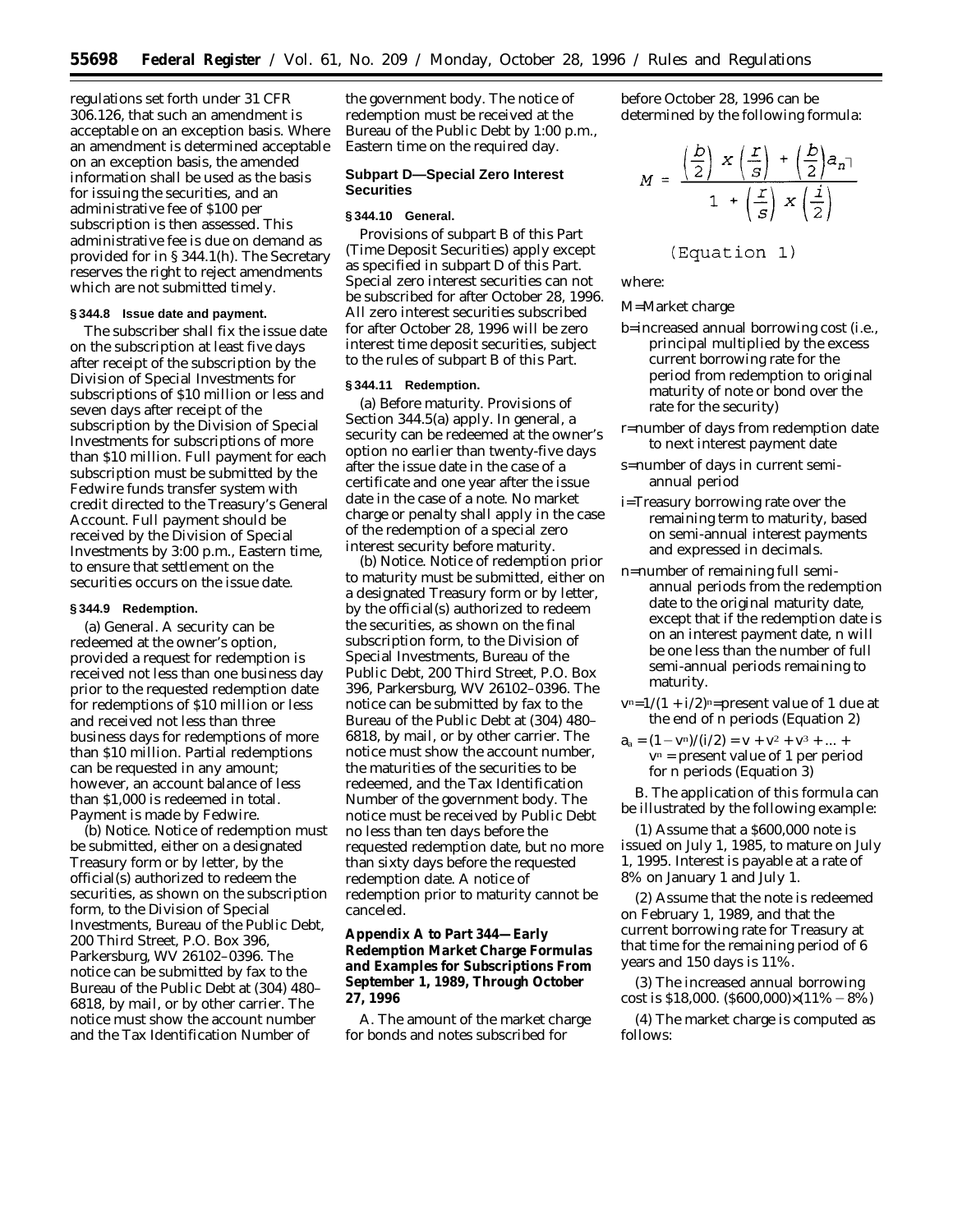$M = \frac{(518,000/2) \times (150/181) + (518,000/2) a_{n}}{1 + (150/181) (.11/2)}$ 

(Equation 4)

$$
M = \frac{(\xi 7, 458.56) + (\xi 9,000) a_{n\bar{1}}}{1.045580111}
$$

(Equation 5)

$$
M = \frac{(57, 458.56) + (59,000) \times \left[ \frac{1 - \frac{1}{(1 + .11/2)^{12}}}{(.11/2)} \right]}{1.045580111}
$$

# $M = \frac{(\$7, 458.56) + (\$9, 000) (8.618517849)}{1.045580111}$

(Equation 7)

 $M = \frac{(\$7, 458.56) + (\$77, 566.66)}{1.045580111}$ 

(Equation 8)

$$
M = $81,318.71
$$

(Equation 9)

C. The amount of the market charge for certificates subscribed for before October 28, 1996 can be determined through use of the following formula:

$$
M = \frac{(b) \left(\frac{r}{s}\right)}{1 + \frac{r}{s} \left(i\right)}
$$

(Equation 10)

where

M=market charge

b=increased borrowing cost for full period

r=number of days from redemption date to original maturity date

s=number of days in current annual period (365 or 366)

i=current borrowing rate expressed in decimals (discount factor)

D. The application of this formula can be illustrated by the following example:

(1) Assume that a \$50,000 certificate is issued on March 1, 1987, to mature on November 1, 1987. Interest is payable at a rate of 10%.

(2) Assume that the certificate is redeemed on July 1, 1987, and that the current borrowing cost to Treasury for the 123-day period from July 1, 1987, to November 1, 1987, is 11.8%.

(3) The increased annual borrowing cost is \$900. (\$50,000)  $\times$  (11.8%-10%)

(4) The market charge is computed as follows: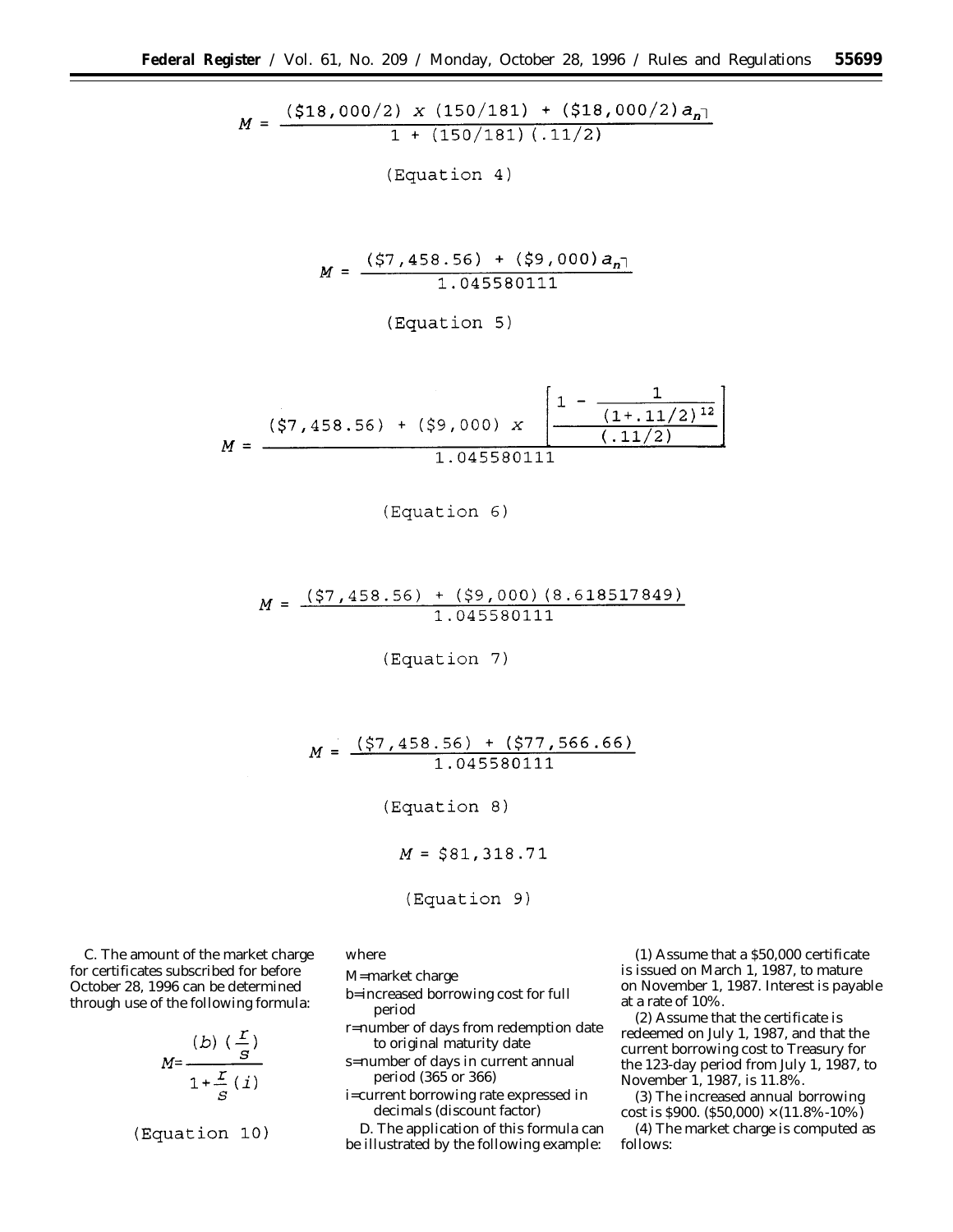| $\frac{$900(\frac{123}{365})}{1+(\frac{123}{365})(.118)}$<br>$M = -$ | Appendix B to Part 344–Formula for<br>Determining Redemption Value for<br>Securities Subscribed for and Early-<br>Redeemed on or After October 28, 1996            |
|----------------------------------------------------------------------|--------------------------------------------------------------------------------------------------------------------------------------------------------------------|
| (Equation 11)                                                        | This results in a premium or discount<br>to the government body, depending on<br>whether the current Treasury borrowing<br>rate at the time of early redemption is |
| $\frac{$303.29}{$1.039764384}$ =                                     | lower or higher than the stated interest<br>rate of the early-redeemed SLGS<br>security.                                                                           |
| (Equation 12)                                                        | A. The total redemption value for<br>bonds and notes can be determined by<br>the following two steps:                                                              |
|                                                                      | First, accrued interest payable in<br>accordance with $\S 344.5(a)(3)(i)$ is<br>calculated using the following formula:                                            |
| \$291.69                                                             |                                                                                                                                                                    |

(Equation 13)

$$
AI = \left\lceil \frac{(s-r)}{s} \right\rceil \ge \left(\frac{C}{2}\right)
$$

(Equation 14)

and secondly, the redemption value per Section 344.5(a)(3)(ii) is calculated using the following equation:

$$
RV = \frac{\left(\frac{C}{2}\right) + \left(\frac{C}{2}\right)a_{n} + F(v^{n})}{1 + \left(\frac{F}{S}\right) \times \left(\frac{1}{2}\right)} - AI
$$

(Equation 15)

where

RV=Redemption value

F=Face amount redeemed

- AI=Accrued interest= $[(s-r)/s] \times (C/2)$
- r=Number of days from redemption date to next interest payment date
- s=number of days in current semiannual period
- i=Treasury borrowing rate over the remaining term to maturity, based on semi-annual interest payments and expressed in decimals

C=the regular annual interest

n=number of remaining full semiannual periods from the redemption date to the original maturity date,

except that, if the redemption date is an interest payment date, n will be one less than the number of full semi-annual periods remaining to maturity

- $v^n=1/(1+i/2)$  n=present value of 1 due at the end of n periods
- $a_a=(1-v_n)/(i/2)=v + v^2 + v^3 + ... + v^n =$ present value of 1 per period for n periods

B. The application of this formula can be illustrated by the following examples:

(i) The first example is for a redemption at a premium.

(1) Assume that an \$800,000 2-year note is issued on December 10, 1996, to mature on December 10, 1998. Interest is payable at a rate of 7% on June 10 and December 10.

(2) Assume that the note is redeemed on October 21, 1997, and that the current borrowing rate for Treasury at that time for the remaining period of 1 year and 50 days is 6.25%.

(3) The redemption value is computed as follows:

First, the accrued interest payable is calculated as: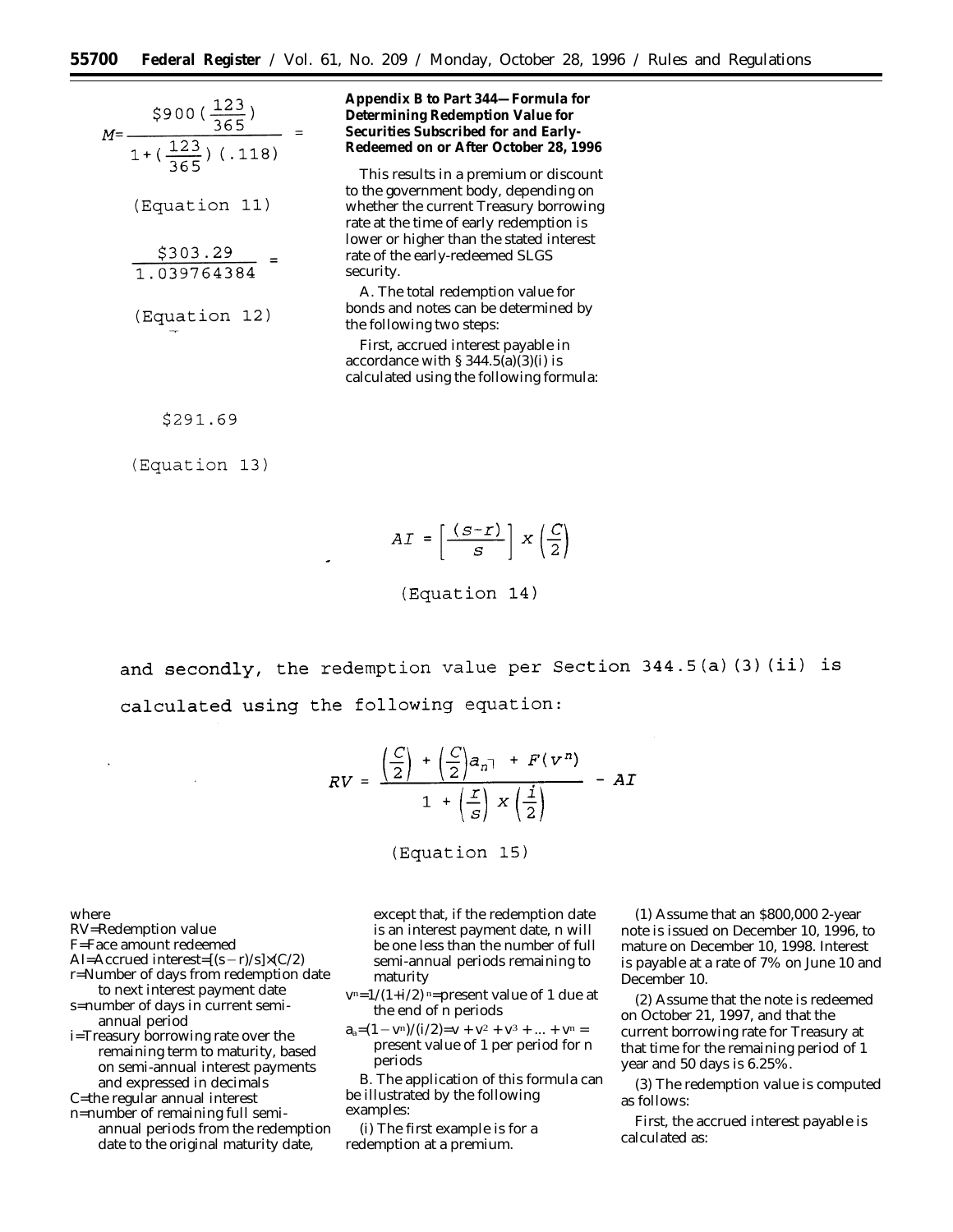$$
AI = \left(\frac{183 - 50}{183}\right) \times \left(\frac{\$56,000}{2}\right)
$$
  
(Equation 16)  

$$
AI = \left(\frac{133}{183}\right) \times \$28,000
$$
  
(Equation 17)  

$$
AI = \$20,349.73
$$
  
(Equation 18)

Then, the redemption value is calculated as:

 $\ddot{\phantom{0}}$ 

$$
RV = \frac{\left(\frac{\$56',000}{2}\right) + \left(\frac{\$56,000}{2}\right)a_{n} + \$800,000v^{n}}{1 + \left(\frac{50}{183}\right)\left(\frac{0.0625}{2}\right)} - AI
$$

(Equation 19)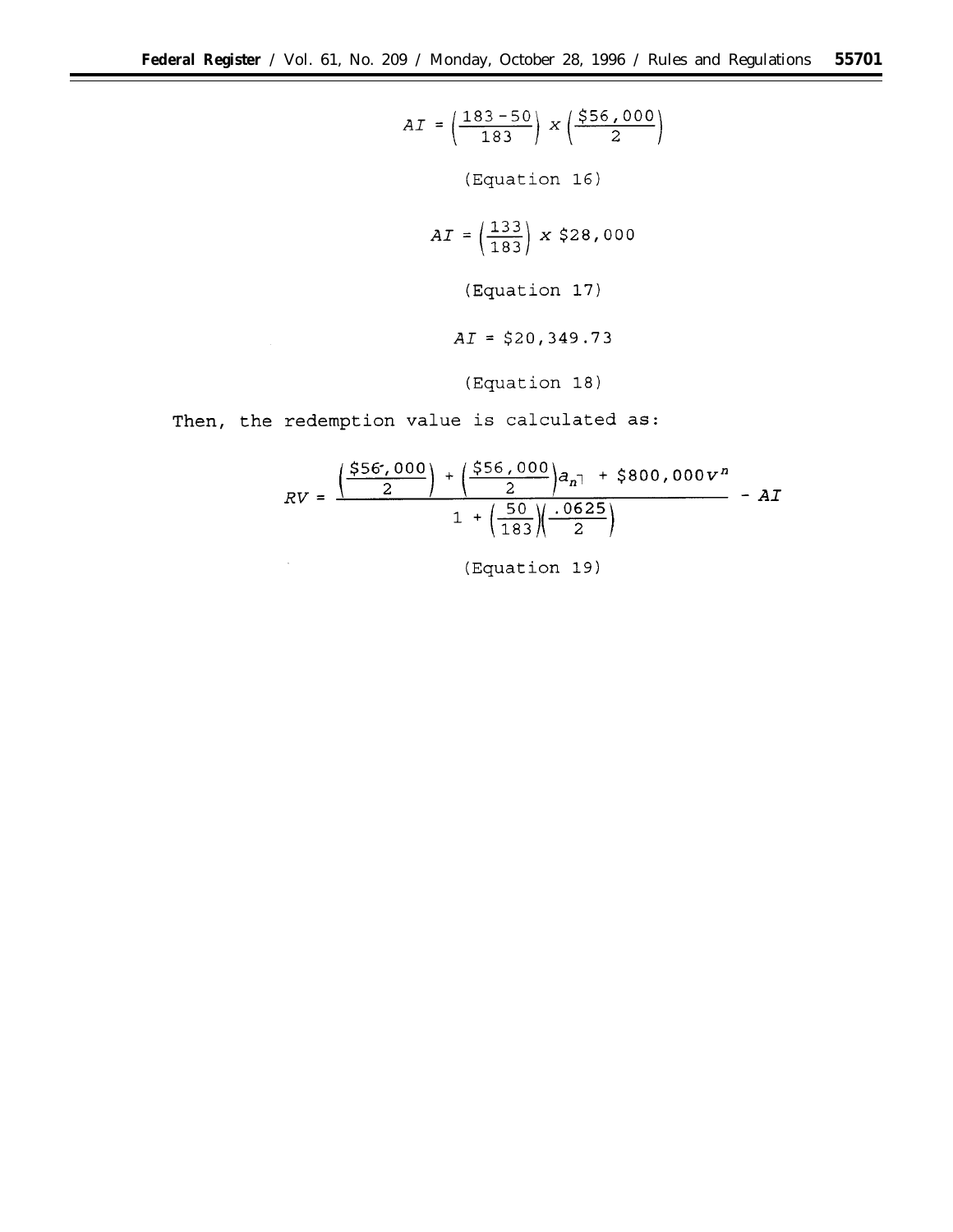$$
RV = \frac{\left(\frac{\$56,000}{2}\right) + \left(\frac{\$56,000}{2}\right)\left[\frac{1 - \left(\frac{1}{\left(1 + \frac{.0625}{2}\right)^2}\right)}{\left(\frac{.0625}{2}\right)}\right] + \$800,000\left[\frac{1}{\left(1 + \frac{.0625}{2}\right)^2}\right]}{-1 + \left(\frac{50}{183}\right) \times \left(\frac{.0625}{2}\right)} - AI
$$

## (Equation 20)

# $RV = \frac{\$28,000+ (\$28,000) (1.9100092) + (\$800,000) (0.94031221)}{1.008538251} - AI$

## (Equation 21)

# $RV = \frac{\$28,000 + \$53,480.26 + \$752,249.77}{1.008538251} - AI$

(Equation 22)

 $RV = \frac{$833,730.03}{1.008538251} - AI$ 

(Equation 23)

 $RV = $826,671.70 - $20,349.73$ 

(Equation 24)

 $RV = $806, 321.97$ 

(Equation 25)

(ii) The second example is for a redemption at a discount and it uses the same assumptions as the first example, except the current Treasury borrowing cost is assumed to be 8.00%:

(1) Assume that an \$800,000 2-year note is issued on December 10, 1996, to mature on December 10, 1998. Interest is payable at a rate of 7% on June 10 and December 10.

(2) Assume that the note is redeemed on October 21, 1997, and that the current borrowing rate for Treasury at that time for the remaining period of 1 year and 50 days is 8.00%.

(3) The redemption value is computed as follows. First, the accrued interest payable is caculated as: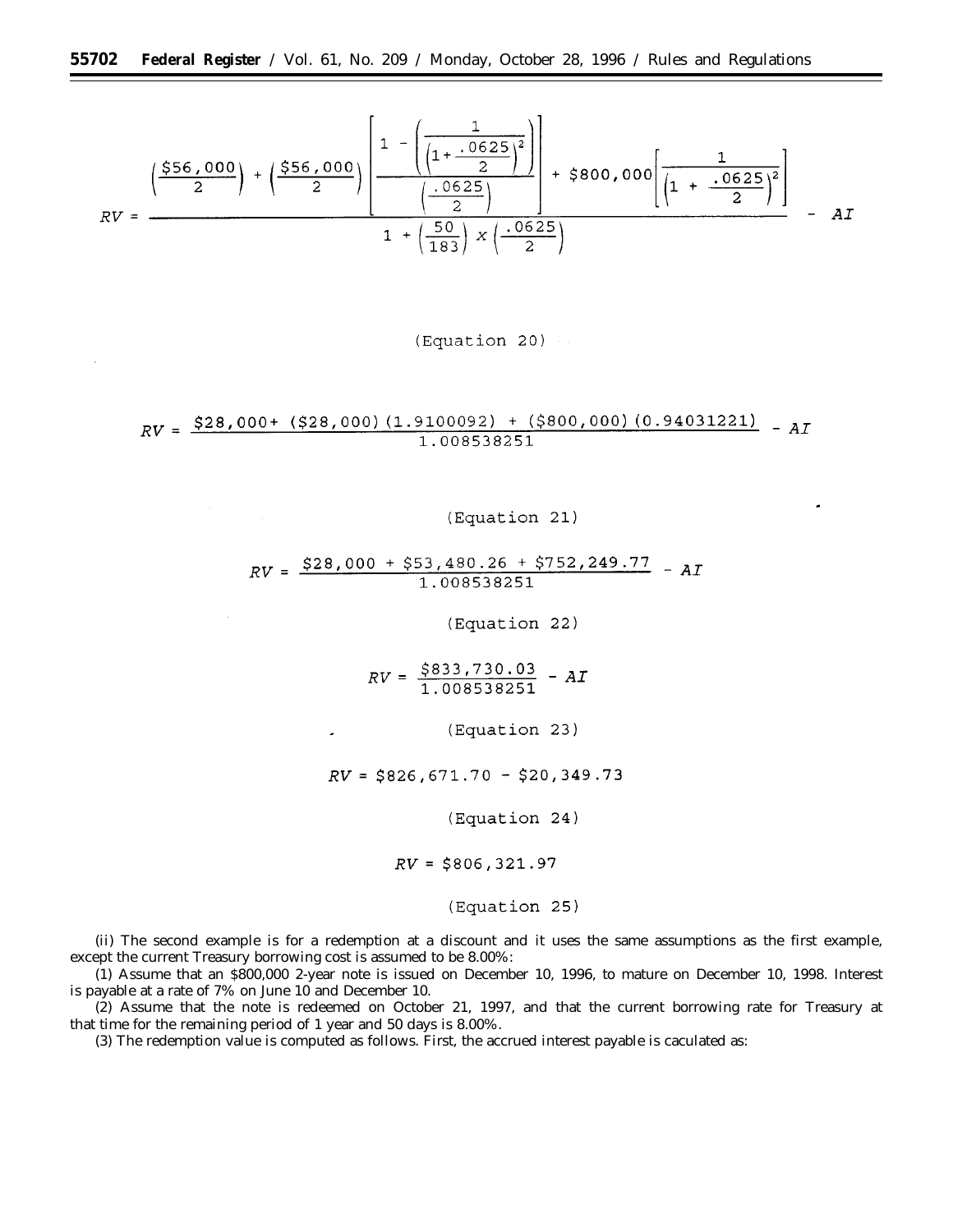$$
AI = \left(\frac{183 - 50}{183}\right) \times \left(\frac{\$56,000}{2}\right)
$$
\n(Equation 26)

\n
$$
AI = \left(\frac{133}{183}\right) \times \$28,000
$$
\n(Equation 27)

\n
$$
AI = \$20,349.73
$$
\n(Equation 28)

\nThen, the redemption value is calculated as:

 $\sim 10$ 

$$
RV = \frac{\left(\frac{\$56,000}{2}\right) + \left(\frac{\$56,000}{2}\right)a_{n} + \$800,000v^{n}}{1 + \left(\frac{50}{183}\right)\left(\frac{0.0800}{2}\right)} - AI
$$

(Equation 29)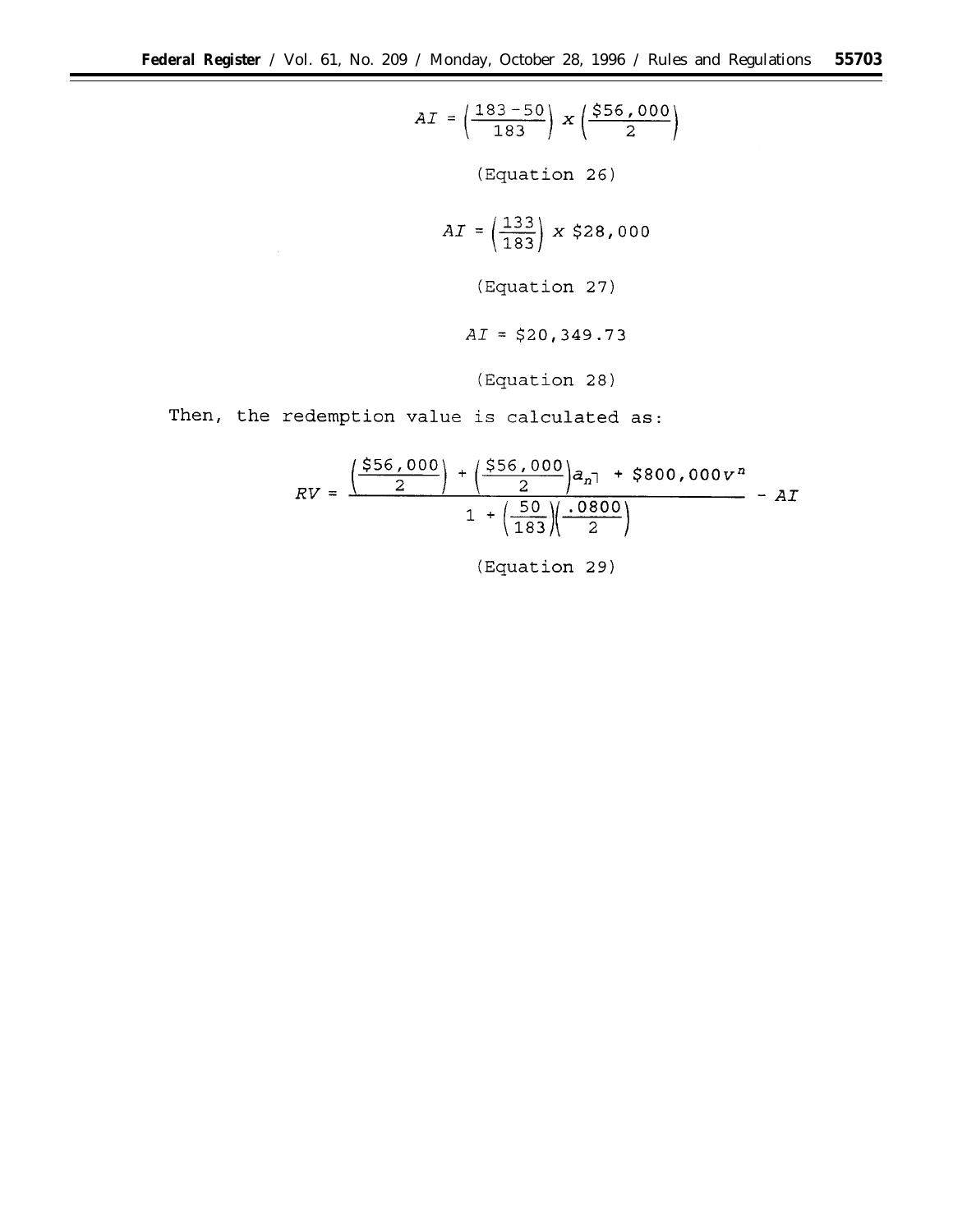$$
RV = \frac{\left(\frac{\$56,000}{2}\right) + \left(\frac{\$56,000}{2}\right)\left[\frac{1 - \left(\frac{1}{\left(1 + \frac{.0800}{2}\right)^2}\right)}{\left(\frac{.0800}{2}\right)}\right] + \$800,000\left[\frac{1}{\left(1 + \frac{.0800}{2}\right)^2}\right]}{1 + \left(\frac{50}{183}\right) \times \left(\frac{.0800}{2}\right)} - AI
$$

(Equation 30)

$$
RV = \frac{\$28,000+ (\$28,000) (1.8860947) + (\$800,000) (0.92455621)}{1.010928962} - AI
$$

(Equation 31)

# $RV = \frac{$28,000 + $52,810.65 + $739,644.97}{1.010928962} - AT$

(Equation 32)

 $RV = \frac{$820,455.62}{1.010928962} - AI$ 

(Equation 33)

 $RV = $811, 585.83 - $20, 349.73$ 

(Equation 34)

 $RV = $791, 236.10$ 

(Equation 35)

C. The total redemption value for certificates can be determined by the following two steps:

First, accrued interest payable in accordance with Section  $344.5(a)(3)(i)$  is calculated using the following formula: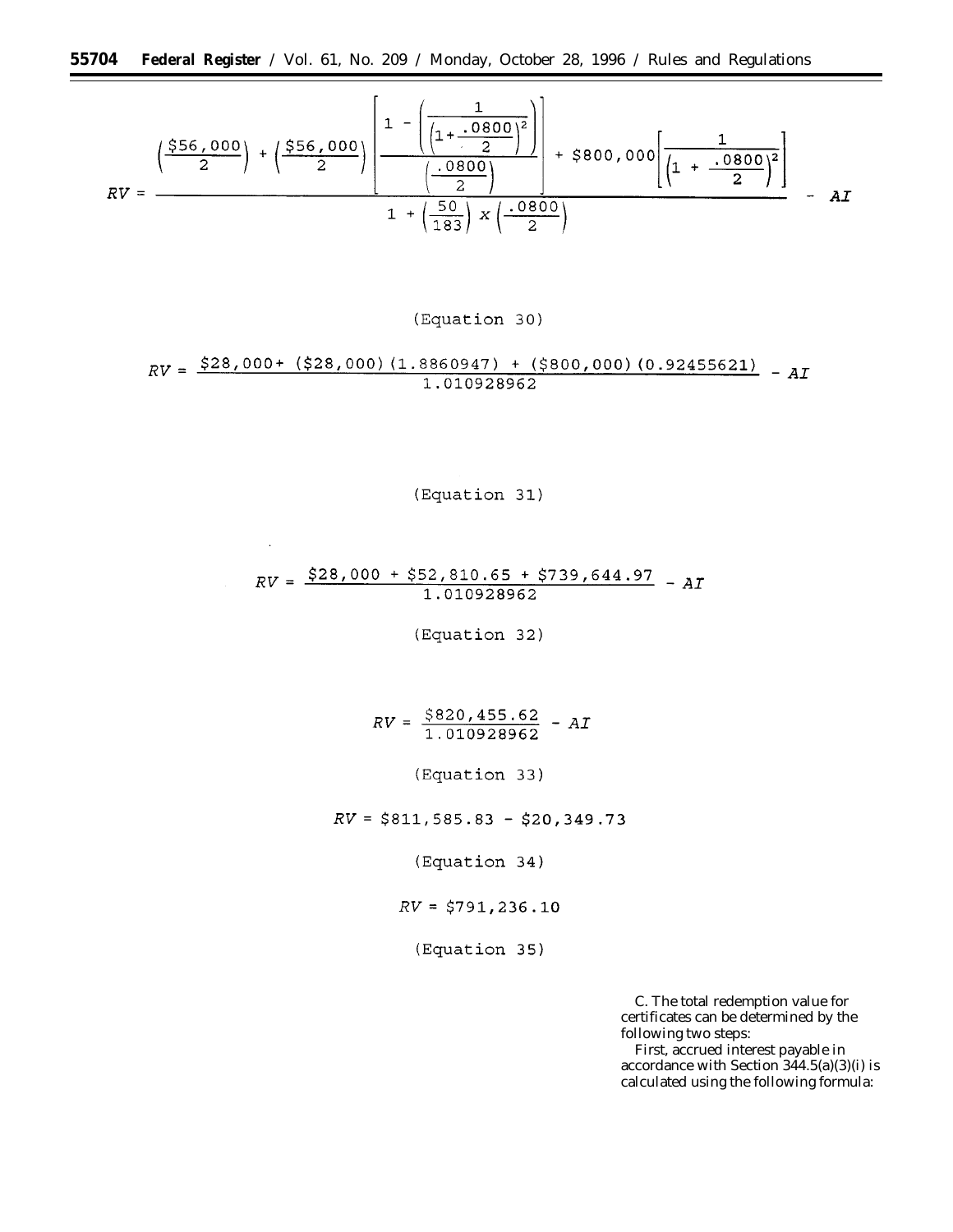$AI = \left[\frac{(d-r)}{y}\right] \times C$ 

(Equation 36)

and secondly, the redemption value per Section 344.5(a)(3)(ii) is calculated using the following equation:

$$
RV = \frac{\left(\frac{d}{y}\right) x (C) + F}{1 + \left(\frac{x}{y}\right) x (i)} - AI
$$

(Equation 37)

where:

RV=Redemption value

F=Face amount redeemed

AI=Accrued interest =  $[(d-r)/y]$  x C

d=Number of days from original issue of the certificate to its maturity date r=Number of days from redemption date

to the certificate's maturity date y=365, if the number of days in the year following issue of the certificate

does not include a leap year day; 366, if the number of days following issue of the certificate does include a leap year day

i=Treasury borrowing rate over the remaining term to maturity, expressed in decimals

C=the regular annual interest

D. The application of this formula can be illustrated by the following examples.

(i) First, for a redemption at a premium:

 $\sim$ 

(1) Assume that a \$300,000 security is issued on December 5, 1996, to mature in 151 days on May 5, 1997. Interest at a rate of 5% is payable at maturity.

(2) Assume that the security is redeemed on April 9, 1997, and that the current borrowing rate for Treasury at that time for the remaining period of 26 days is 4.00%.

(3) The redemption value is computed as follows. First, the accrued interest payable is calculated as:

$$
AI = \left(\frac{151 - 26}{365}\right) \times $15,000
$$
  
(Equation 38)

$$
AI = \left(\frac{125}{365}\right) \times $15,000
$$

(Equation 39)

$$
AI = $5,136.99
$$

(Equation 40)

Then, the redemption value is calculated as: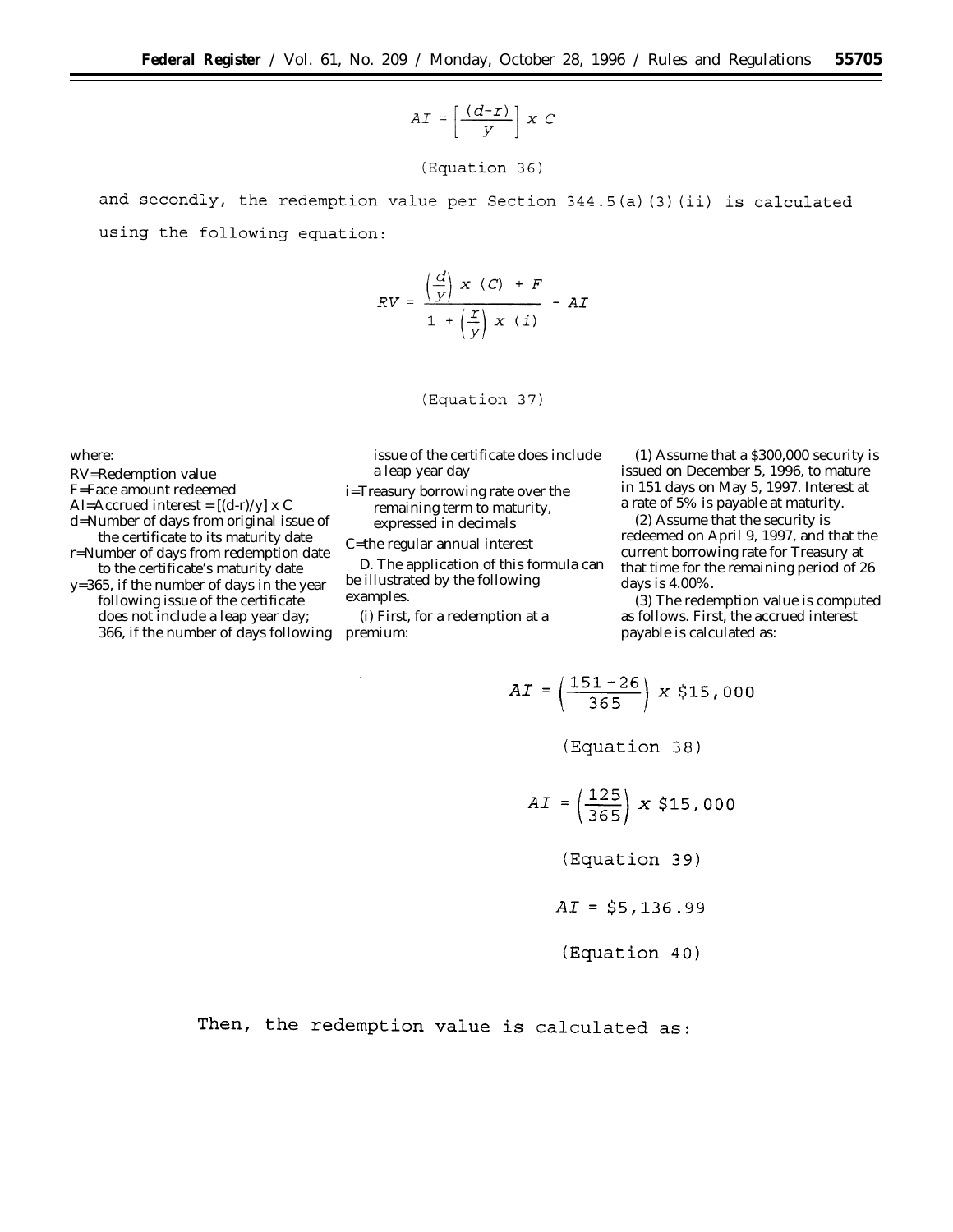$$
RV = \frac{\left(\frac{151}{365}\right) \times $15,000 + $300,000}{1 + \left(\frac{26}{365}\right)(.0400)} - AI
$$

# (Equation 41)

$$
RV = \frac{\$6,205.48 + \$300,000}{1.002849315} - AI
$$

# (Equation 42)

$$
RV = \frac{$306,205.48}{1.002849315} - AI
$$

(Equation 43)

 $RV = $305, 335.48 - $5, 136.99$ 

(Equation 44)

 $RV = $300, 198.49$ 

(Equation 45)

(ii) Secondly, for a redemption at a discount:

(1) Assume that a \$300,000 security is issued on December 5, 1996, to mature

in 151 days on May 5, 1997. Interest at a rate of 5% is payable at maturity.

(2) Assume that the security is redeemed on April 9, 1997, and that the current borrowing rate for Treasury at

that time for the remaining period of 26 days is 6.25%.

(3) The redemption value is computed as follows. First, the accrued interest payable is calculated as: